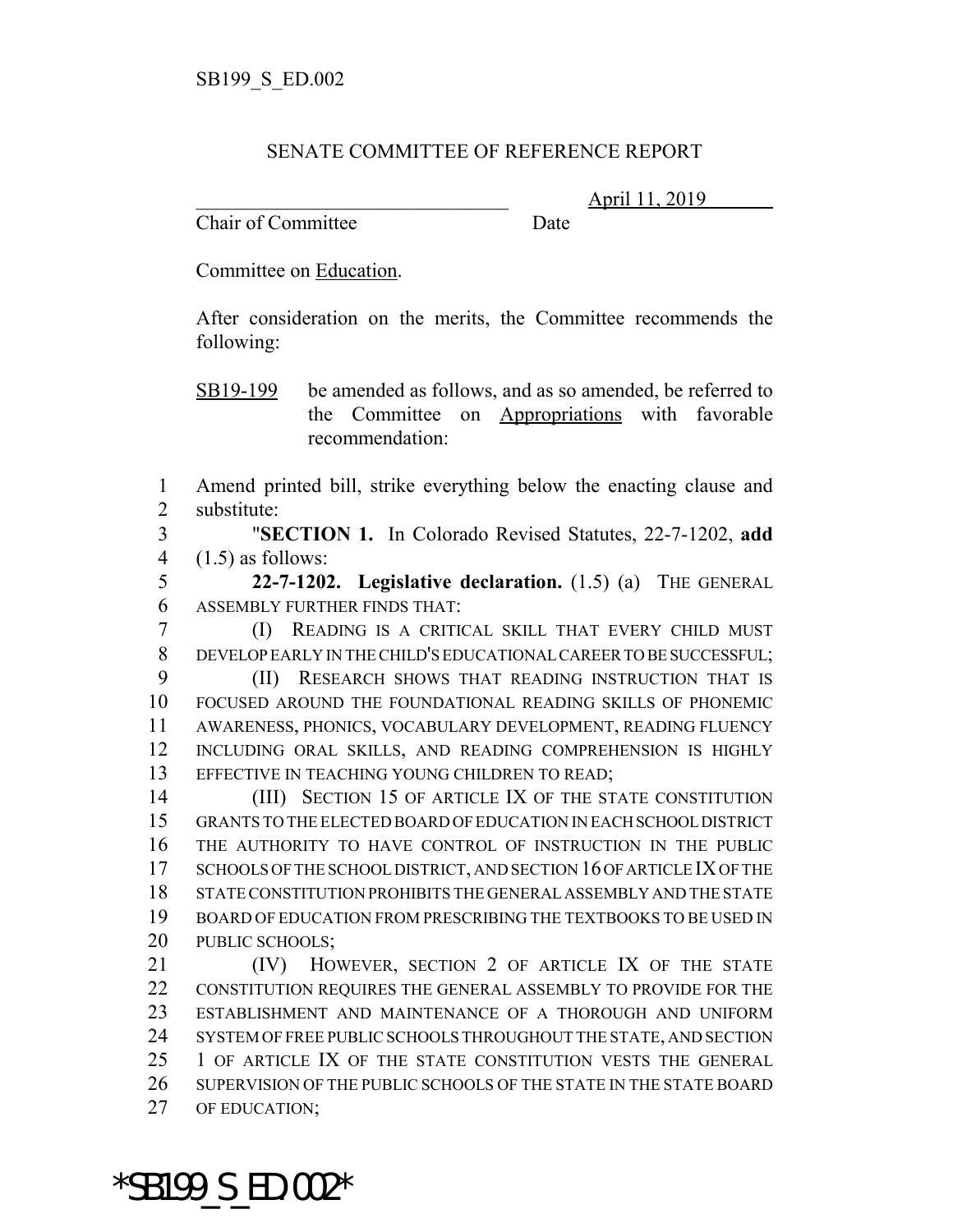(V) IN INTERPRETING THESE CONSTITUTIONAL PROVISIONS, THE COLORADO SUPREME COURT HAS FOUND THAT, BECAUSE THEY ARE COMPETING INTERESTS, NONE ARE ABSOLUTE; THESE INTERESTS MUST BE BALANCED TO IDENTIFY THE CONTOURS OF THE RESPONSIBILITY ASSIGNED TO EACH ENTITY; AND

 (VI) IT IS THE GENERAL ASSEMBLY THAT INITIALLY STRIKES THIS BALANCE.

 (b) THE GENERAL ASSEMBLY FINDS, THEREFORE, THAT ENSURING THAT EACH CHILD HAS ACCESS THROUGH THE PUBLIC SCHOOLS TO EVIDENCE-BASED READING INSTRUCTION THAT IS FOCUSED ON DEVELOPING THE FOUNDATIONAL READING SKILLS OF PHONEMIC AWARENESS, PHONICS, VOCABULARY DEVELOPMENT, READING FLUENCY INCLUDING ORAL SKILLS, AND READING COMPREHENSION IS A SIGNIFICANT COMPONENT OF ENSURING THAT THE SYSTEM OF FREE PUBLIC SCHOOLS THROUGHOUT THE STATE IS THOROUGH AND UNIFORM. IN EXERCISING ITS AUTHORITY OF GENERAL SUPERVISION OF THE PUBLIC SCHOOLS OF THE STATE, IT IS APPROPRIATE THAT THE STATE BOARD OF EDUCATION, SUPPORTED BY THE DEPARTMENT OF EDUCATION, HOLD LOCAL EDUCATION PROVIDERS ACCOUNTABLE FOR DEMONSTRATING THAT THE READING 20 INSTRUCTION THEY PROVIDE IS FOCUSED ON THESE FIVE FOUNDATIONAL READING SKILLS.AND, IN MAINTAINING CONTROL OF THE INSTRUCTION IN 22 THE CLASSROOMS OF THE PUBLIC SCHOOLS OF THEIR RESPECTIVE SCHOOL DISTRICTS, IT IS APPROPRIATE THAT EACH SCHOOL DISTRICT BOARD OF EDUCATION SELECT THE CORE READING INSTRUCTIONAL PROGRAMS AND READING INTERVENTIONS TO BE USED IN THOSE PUBLIC SCHOOLS, SO LONG AS THEY ARE FOCUSED ON PHONEMIC AWARENESS, PHONICS, VOCABULARY DEVELOPMENT, READING FLUENCY INCLUDING ORAL SKILLS, AND READING COMPREHENSION TO ENSURE THAT THE STUDENTS EDUCATED IN THE PUBLIC SCHOOLS THROUGHOUT THE STATE CONSISTENTLY RECEIVE EVIDENCE-BASED INSTRUCTION THAT IS PROVEN TO EFFECTIVELY TEACH CHILDREN TO READ.

 **SECTION 2.** In Colorado Revised Statutes, 22-7-1203, **amend** (9); **repeal** (12); and **add** (7.5) as follows:

 **22-7-1203. Definitions.** As used in this part 12, unless the context otherwise requires:

 (7.5) "MULTI-TIERED SYSTEMS OF SUPPORTS" MEANS A SYSTEMIC PREVENTIVE APPROACH THAT ADDRESSES THE ACADEMIC AND SOCIAL-EMOTIONAL NEEDS OF ALL STUDENTS AT THE UNIVERSAL, TARGETED, AND INTENSIVE LEVELS. THROUGH THE MULTI-TIERED SYSTEMS OF SUPPORTS, A TEACHER PROVIDES HIGH-QUALITY, SCIENTIFICALLY BASED OR EVIDENCE-BASED INSTRUCTION AND INTERVENTION THAT IS MATCHED TO STUDENT NEEDS; USES A METHOD OF

\*SB199  $S$  ED.002\*  $-2$ -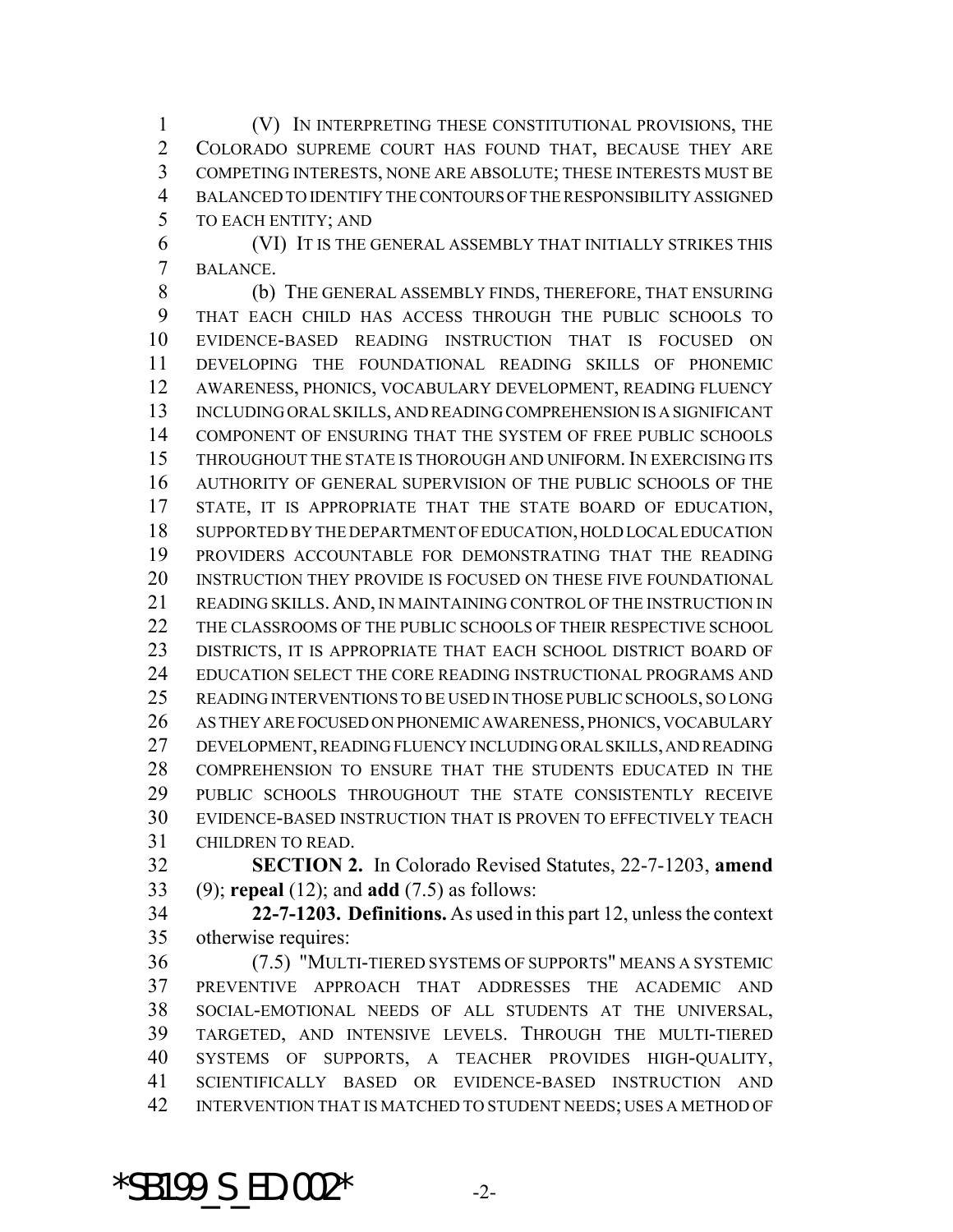MONITORING PROGRESS FREQUENTLY TO INFORM DECISIONS ABOUT INSTRUCTION AND GOALS; AND APPLIES THE STUDENT'S RESPONSE DATA TO IMPORTANT EDUCATIONAL DECISIONS.

4 (9) "Per-pupil intervention moneys MONEY" means the moneys MONEY calculated and distributed to local education providers pursuant 6 to section  $22 - 7 - 1210$  (5) SECTION 22-7-1210.5.

 (12) "Response to intervention framework" means a systemic preventive approach that addresses the academic and social-emotional needs of all students at the universal, targeted, and intensive levels. Through the response to intervention framework, a teacher provides high-quality, scientifically based or evidence-based instruction and 12 intervention that is matched to student needs; uses a method of monitoring progress frequently to inform decisions about instruction and 14 goals; and applies the student's response data to important educational decisions.

 **SECTION 3.** In Colorado Revised Statutes, **amend** 22-7-1204 as follows:

 **22-7-1204. Early literacy education.** Each local education provider that enrolls students in kindergarten or first, second, or third grade shall provide to the students enrolled in said grades the instructional programming and services necessary to ensure to the greatest extent possible that students, as they progress through kindergarten, first, second, and third grade, develop the necessary reading skills to enable them to master the academic standards and expectations applicable to the fourth-grade curriculum and beyond. THE INSTRUCTIONAL PROGRAMMING AND SERVICES FOR TEACHING STUDENTS TO READ MUST BE EVIDENCE BASED AND SCIENTIFICALLY BASED AND MUST FOCUS ON READING COMPETENCY IN THE AREAS OF PHONEMIC AWARENESS, PHONICS, VOCABULARY DEVELOPMENT, READING FLUENCY INCLUDING ORAL SKILLS, AND READING COMPREHENSION.

 **SECTION 4.** In Colorado Revised Statutes, 22-7-1206, **amend** 32 (2), (5) introductory portion, and  $(5)(c)$  as follows:

 **22-7-1206. Reading to ensure academic development plan - contents - implementation.** (2) (a) If a student's reading skills are below grade-level expectations, as adopted by the state board, but the student does not have a significant reading deficiency, the local education provider shall ensure that the student receives appropriate interventions 38 through the response to intervention framework MULTI-TIERED SYSTEMS OF SUPPORTS or a comparable intervention system implemented by the local education provider. AT A MINIMUM, THE LOCAL EDUCATION PROVIDER SHALL ENSURE THAT THE STUDENT RECEIVES EDUCATIONAL SERVICES IN A DAILY LITERACY BLOCK FOR THE LENGTH OF TIME

\*SB199  $S$  ED.002\*  $-3$ -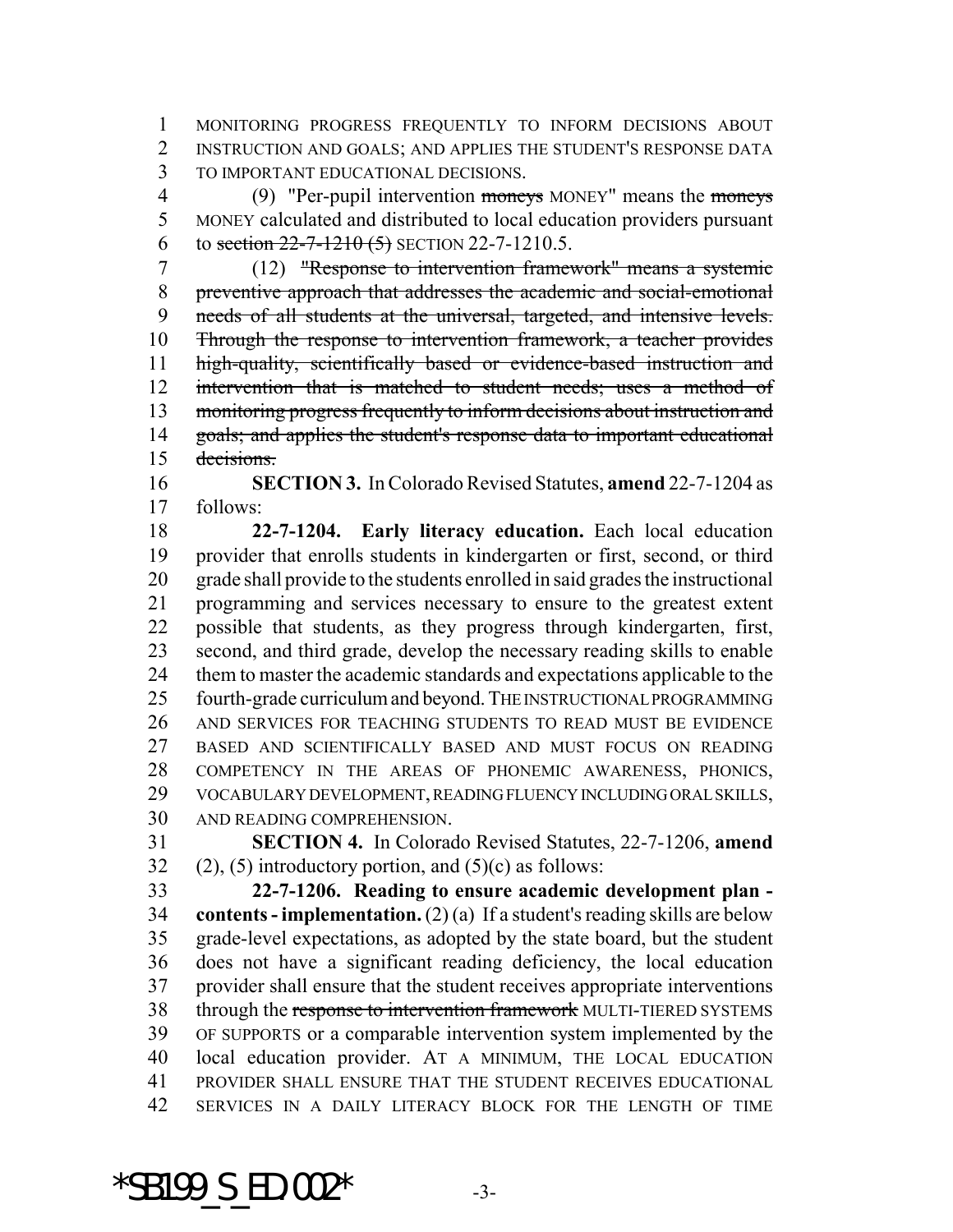IDENTIFIED AS EFFECTIVE IN RESEARCH RELATING TO BEST PRACTICES IN TEACHING READING.

 (b) If a student has a significant reading deficiency, the student's READ plan shall MUST include the intervention instruction that the local education provider provides through the response to intervention framework MULTI-TIERED SYSTEMS OF SUPPORTS or a comparable intervention system implemented by the local education provider.

8 (5) Each READ plan shall MUST include, at a minimum:

 (c) The type of additional instructional services and interventions the student will receive in reading. AT A MINIMUM, THE LOCAL EDUCATION PROVIDER SHALL ENSURE THAT THE STUDENT RECEIVES EDUCATIONAL SERVICES IN A DAILY LITERACY BLOCK FOR THE LENGTH OF TIME IDENTIFIED AS EFFECTIVE IN RESEARCH RELATING TO BEST PRACTICES IN TEACHING READING.

 **SECTION 5.** In Colorado Revised Statutes, 22-7-1208, **add** (5), (6), and (7) as follows:

 **22-7-1208. Local education providers - procedures - plans - training.** (5) (a) BEGINNING WITH THE PLANS ADOPTED FOR THE 2020-21 SCHOOL YEAR, THE PLAN THAT A LOCAL EDUCATION PROVIDER MUST ADOPT BASED ON ITS ACCREDITATION CATEGORY PURSUANT TO SECTION 22-11-208 OR AS REQUIRED PURSUANT TO SECTION 22-11-210, WHICHEVER IS APPLICABLE, MUST INCLUDE THE FOLLOWING INFORMATION CONCERNING IMPLEMENTATION OF THIS PART 12 AS IT APPLIES TO EACH OF THE SCHOOLS OPERATED BY THE LOCAL EDUCATION PROVIDER:

 (I) THE CORE AND SUPPLEMENTAL READING CURRICULUM USED AT EACH GRADE LEVEL, INCLUDING KINDERGARTEN FOR EACH SCHOOL THAT 27 INCLUDES A KINDERGARTEN EDUCATIONAL PROGRAM. THE CORE AND SUPPLEMENTAL READING CURRICULUM MUST BE DESIGNED AROUND TEACHING THE FOUNDATIONAL READING SKILLS OF PHONEMIC AWARENESS, PHONICS, VOCABULARY DEVELOPMENT, READING FLUENCY INCLUDING ORAL SKILLS, AND READING COMPREHENSION.

 (II) THE TARGETED, EVIDENCE-BASED OR SCIENTIFICALLY BASED CORE AND SUPPLEMENTAL READING INSTRUCTIONAL PROGRAMS AND INTERVENTION READING INSTRUCTION, SERVICES, AND OTHER SUPPORTS, INCLUDING THOSE AVAILABLE THROUGH THE MULTI-TIERED SYSTEMS OF SUPPORTS OR A COMPARABLE INTERVENTION SYSTEM IMPLEMENTED BY THE LOCAL EDUCATION PROVIDER, THAT EACH SCHOOL PROVIDES TO STUDENTS WHO ARE IDENTIFIED AS HAVING A SIGNIFICANT READING DEFICIENCY OR AS READING BELOW GRADE LEVEL;

 (III) THE ASSESSMENTS THAT EACH SCHOOL USES AT EACH GRADE 41 LEVEL TO MEET THE REQUIREMENTS SPECIFIED IN SECTION 22-7-1205 (1); AND

 $*$ SB199 S ED.002 $*$  -4-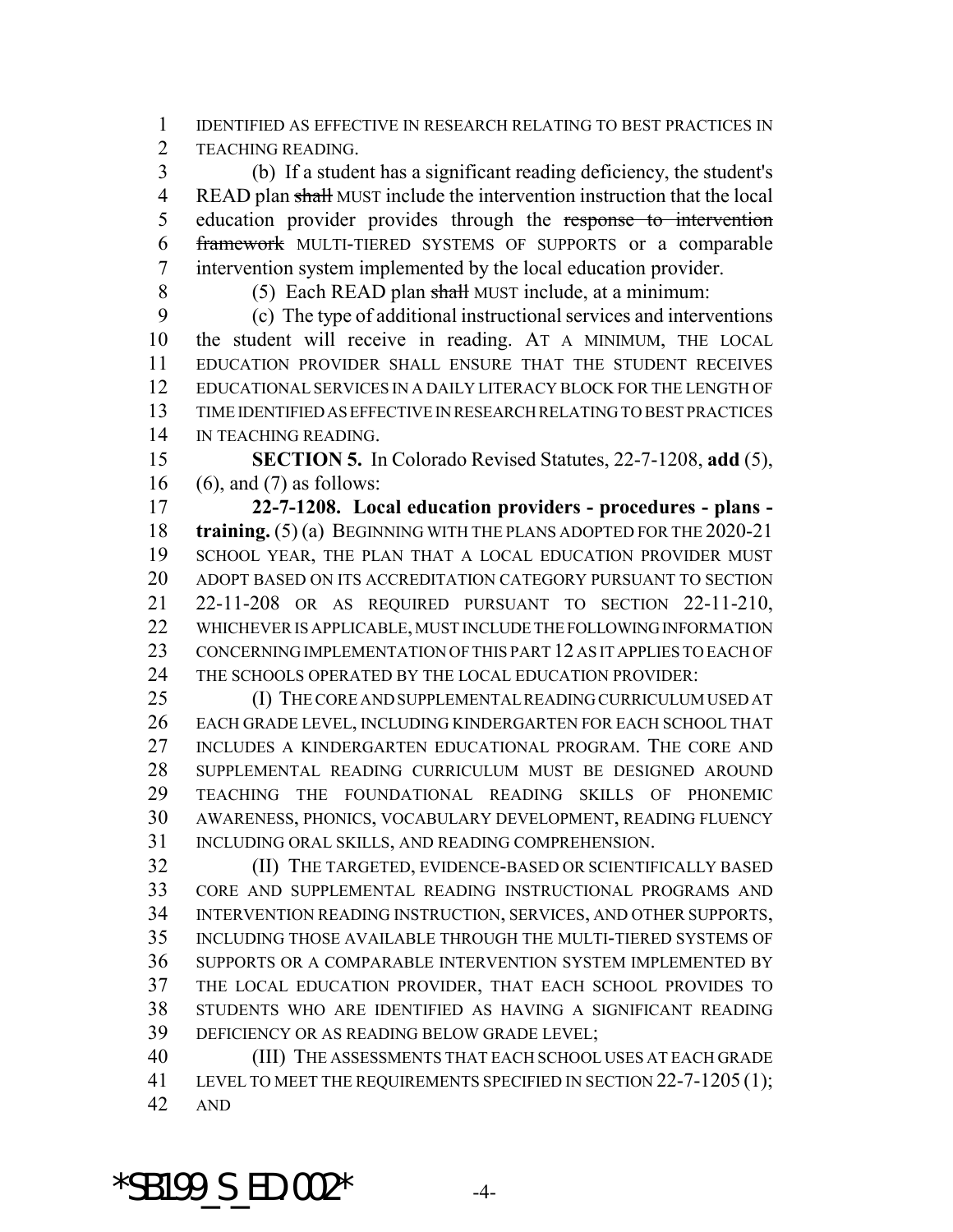(IV) IF THE LOCAL EDUCATION PROVIDER RECEIVES AND USES PER-PUPIL INTERVENTION MONEY OR MONEY RECEIVED THROUGH THE EARLY LITERACY GRANT PROGRAM FOR PROFESSIONAL DEVELOPMENT, THE LOCAL EDUCATION PROVIDER'S PLAN FOR PROVIDING THE PROFESSIONAL DEVELOPMENT, WHICH DEVELOPMENT MUST BE TARGETED, EVIDENCE BASED OR SCIENTIFICALLY BASED, AND ALIGNED WITH THE INSTRUCTION, SERVICES, AND OTHER SUPPORTS PROVIDED TO STUDENTS WHO ARE IDENTIFIED AS HAVING A SIGNIFICANT READING DEFICIENCY OR AS READING BELOW GRADE LEVEL.

 (b) IF A LOCAL EDUCATION PROVIDER IS AUTHORIZED PURSUANT TO SECTION 22-11-303(4) OR 22-11-403(5) TO ADOPT AND SUBMIT A PLAN EVERY TWO YEARS, THE LOCAL EDUCATION PROVIDER SHALL SUBMIT TO THE DEPARTMENT THE INFORMATION DESCRIBED IN SUBSECTION (5)(a) OF THIS SECTION ANNUALLY.

 (6) (a) BY THE BEGINNING OF THE 2021-22 SCHOOL YEAR AND CONTINUING FOR EACH SCHOOL YEAR THEREAFTER, EACH LOCAL EDUCATION PROVIDER THAT RECEIVES PER-PUPIL INTERVENTION MONEY OR A GRANT THROUGH THE EARLY LITERACY GRANT PROGRAM IN ANY BUDGET YEAR STARTING WITH THE 2019-20 BUDGET YEAR SHALL ENSURE THAT EACH TEACHER EMPLOYED TO TEACH KINDERGARTEN OR ANY OF GRADES ONE THROUGH THREE SUCCESSFULLY COMPLETES OR HAS SUCCESSFULLY COMPLETED EVIDENCE-BASED TRAINING IN TEACHING 23 READING. TO COMPLY WITH THIS SUBSECTION (6)(a), A LOCAL EDUCATION PROVIDER MUST SUBMIT EVIDENCE, AS DESCRIBED IN SUBSECTION (6)(b) OF THIS SECTION, THAT EACH TEACHER EMPLOYED TO TEACH KINDERGARTEN OR ANY OF GRADES ONE THROUGH THREE HAS SUCCESSFULLY COMPLETED EVIDENCE-BASED TRAINING IN TEACHING READING THAT IS:

 (I) INCLUDED AS A COURSE IN AN APPROVED PROGRAM OF PREPARATION, AS DEFINED IN SECTION 22-60.5-103 (8), OR AN ALTERNATIVE TEACHER PROGRAM, AS DEFINED IN SECTION 22-60.5-103  $32 (5)$ ;

 (II) INCLUDED AS A COURSE IN A POST-GRADUATE DEGREE PROGRAM IN TEACHING READING OR LITERACY;

 (III) PROVIDED BY THE DEPARTMENT OR INCLUDED ON THE ADVISORY LIST OF PROFESSIONAL DEVELOPMENT PROGRAMS PROVIDED BY THE DEPARTMENT PURSUANT TO SECTION 22-7-1209 (2)(c); OR

 (IV) PROVIDED BY A LOCAL EDUCATION PROVIDER OR IS APPROPRIATE FOR LICENSE RENEWAL PURSUANT TO SECTION 22-60.5-110 (3).

 (b) A TEACHER IS DEEMED TO HAVE SUCCESSFULLY COMPLETED EVIDENCE-BASED TRAINING IN TEACHING READING IF THE LOCAL

\*SB199  $S$  ED.002\*  $-5$ -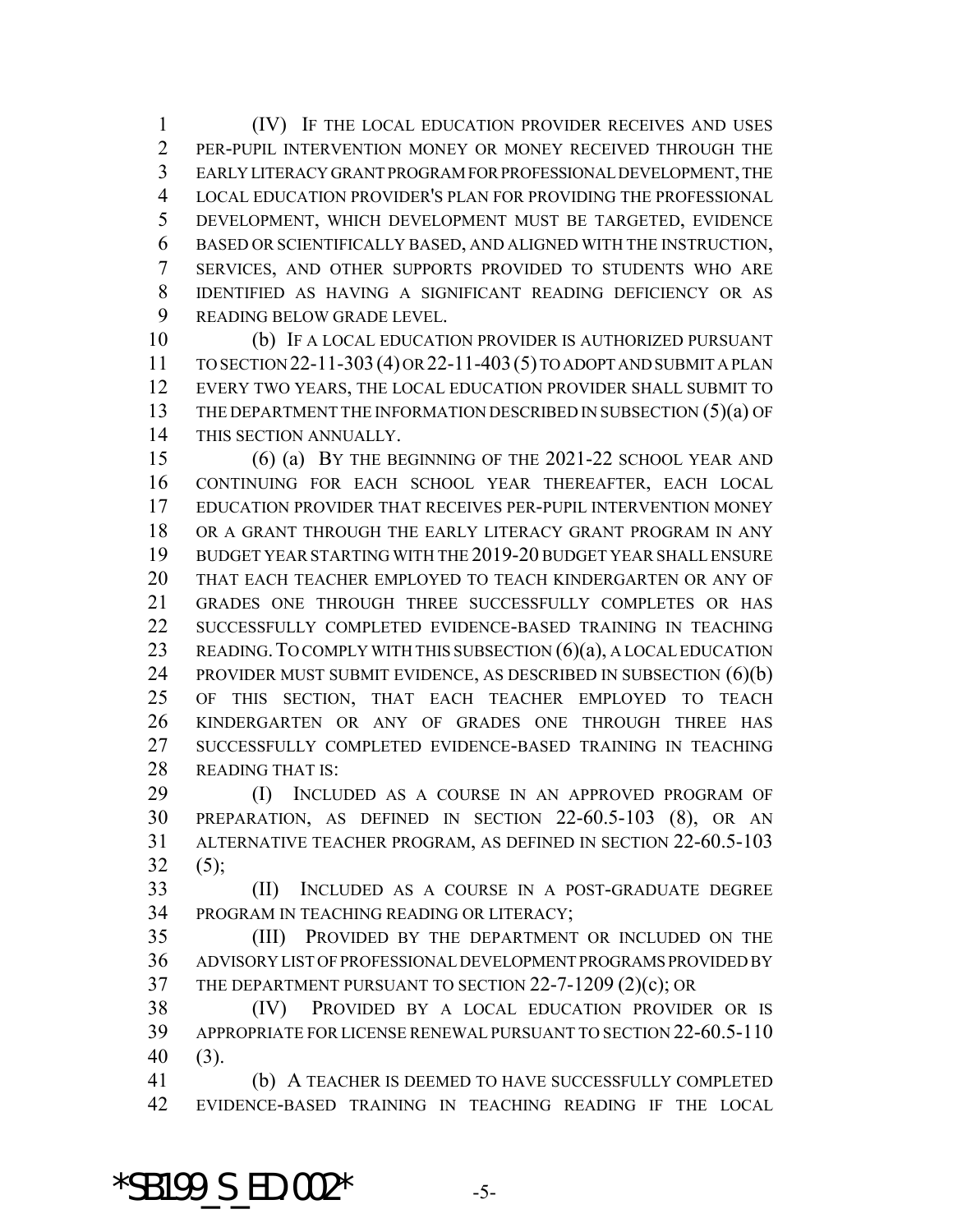EDUCATION PROVIDER SUBMITS TO THE DEPARTMENT EVIDENCE THAT THE TEACHER PASSED AN END-OF-COURSE ASSESSMENT OF LEARNING AT THE COMPLETION OF THE EVIDENCE-BASED TRAINING.

 (c) AT THE REQUEST OF A LOCAL EDUCATION PROVIDER, THE DEPARTMENT SHALL PROVIDE, AT NO COST TO THE LOCAL EDUCATION PROVIDER, EVIDENCE-BASED TRAINING IN TEACHING READING TO ONE OR MORE OF THE TEACHERS EMPLOYED BY THE LOCAL EDUCATION PROVIDER TO TEACH KINDERGARTEN OR ANY OF GRADES ONE THROUGH THREE.

9 (d) NOTWITHSTANDING THE PROVISIONS OF SUBSECTION (6)(a) OF THIS SECTION, A LOCAL EDUCATION PROVIDER THAT IS NOT IN COMPLIANCE 11 WITH THE REQUIREMENTS OF THIS SUBSECTION (6) AS OF THE BEGINNING OF THE 2021-22 SCHOOL YEAR OR FOR A SUBSEQUENT SCHOOL YEAR MAY REQUEST A ONE-YEAR EXTENSION FROM THE DEPARTMENT BASED ON A DEMONSTRATION OF GOOD CAUSE FOR INABILITY TO COMPLY.

 (e) A LOCAL EDUCATION PROVIDER IS STRONGLY ENCOURAGED TO MAKE EVIDENCE-BASED TRAINING IN TEACHING READING AVAILABLE TO PARENTS AND MEMBERS OF THE COMMUNITY IN ORDER TO EFFECTIVELY PARTNER WITH THEM IN TEACHING EARLY-GRADE READING.

 (7) EACH LOCAL EDUCATION PROVIDER IS STRONGLY ENCOURAGED TO PARTNER WITH ADJACENT PUBLIC LIBRARIES TO ENHANCE THE INSTRUCTIONAL PROGRAMMING AND SERVICES IN LITERACY PROVIDED BY 22 THE LOCAL EDUCATION PROVIDER AND TO PROVIDE ACCESS FOR STUDENTS AND THEIR PARENTS TO READING MATERIALS FOR OUT-OF-SCHOOL LITERACY DEVELOPMENT.

 **SECTION 6.** In Colorado Revised Statutes, 22-7-1209, **amend** (2)(a)(I), (2)(b), (2)(c), (3) introductory portion, and (6); and **add** (1)(d.5), (7), and (8) as follows:

 **22-7-1209. State board - rules - department - duties.** (1) The state board shall promulgate rules in accordance with the "State Administrative Procedure Act", article 4 of title 24, as necessary to implement the provisions of this part 12, which rules must include, but need not be limited to:

 (d.5) THE TIME FRAMES AND PROCEDURES FOR SUBMITTING INFORMATION CONCERNING THE USE OF PER-PUPIL INTERVENTION MONEY;

 (2) (a) (I) Using the procedure developed pursuant to subsection (3) of this section, the department shall review and recommend to the state board reading assessments, including interim, summative, and diagnostic assessments, for kindergarten and first, second, and third 39 grades that, at a minimum, meet the criteria specified in subsection  $(\frac{1}{a})(\frac{1}{b})$  SUBSECTION  $(2)(a)(II)$  of this section. Following action by the 41 state board to approve reading assessments pursuant to subsection (1)(b) of this section, the department shall create a list of the approved reading

 $*$ SB199 S ED.002 $*$  -6-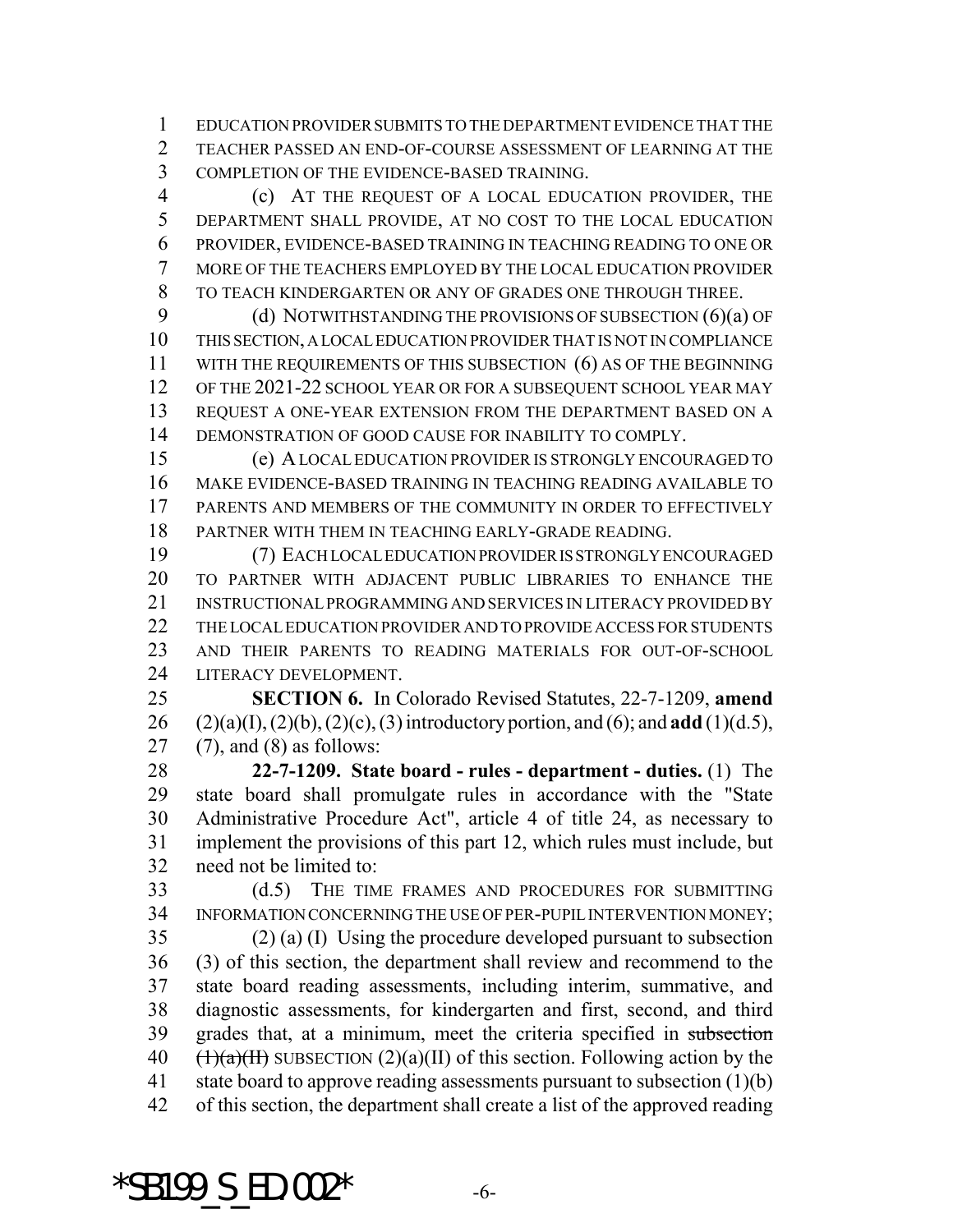assessments for kindergarten and first, second, and third grades for use by local education providers. The department shall update the list of approved reading assessments on or before July 1, 2019, and every four years thereafter as necessary. The department shall work with the approved assessment publishers to better align, to the extent practicable, the minimum reading competency levels for third grade, which are based on the scores attained on the approved assessments, with the preschool through elementary and secondary education standards for third-grade reading adopted pursuant to section 22-7-1005.

 (b) Using the procedure developed pursuant to subsection (3) of this section, the department shall create an advisory list of evidence-based or scientifically based instructional programming in reading AND SUPPORTING TECHNOLOGIES, INCLUDING SOFTWARE, FOR ASSESSING AND MONITORING STUDENT PROGRESS that local education providers are 15 encouraged to use, which programming is AND TECHNOLOGY, INCLUDING SOFTWARE, ARE aligned with the recommended reading assessments, 17 including the assessment required in subsection  $(2)(a)(II)(D)$  of this section. The advisory list may include only programming AND TECHNOLOGY, INCLUDING SOFTWARE, that, at a minimum:

20 (I) Has HAVE been proven to accelerate student progress in attaining reading competency;

**(II) WITH REGARD TO INSTRUCTIONAL PROGRAMMING, provides**  explicit and systematic skill development in the areas of phonemic awareness, phonics, vocabulary development, reading fluency including oral skills, and reading comprehension;

 (II.5) WITH REGARD TO INSTRUCTIONAL PROGRAMMING, is evidence based or scientifically based and is aligned with the preschool through elementary and secondary education standards for reading adopted by the state board pursuant to section 22-7-1005;

 (III) WITH REGARD TO INSTRUCTIONAL PROGRAMMING, includes evidence-based or scientifically based and reliable assessments;

 (IV) Provides PROVIDE initial and ongoing analysis of the student's progress in attaining reading competency; and

 (V) WITH REGARD TO INSTRUCTIONAL PROGRAMMING, includes texts on core academic content to assist the student in maintaining or meeting grade-appropriate proficiency levels in academic subjects in addition to reading.

 (c) Using the procedure developed pursuant to subsection (3) of this section, the department shall create an advisory list of RIGOROUS professional development programs that are related to addressing significant reading deficiencies and to applying intervention instruction and strategies, in addition to programs related to teaching general literacy,

 $*$ SB199 S ED.002 $*$  -7-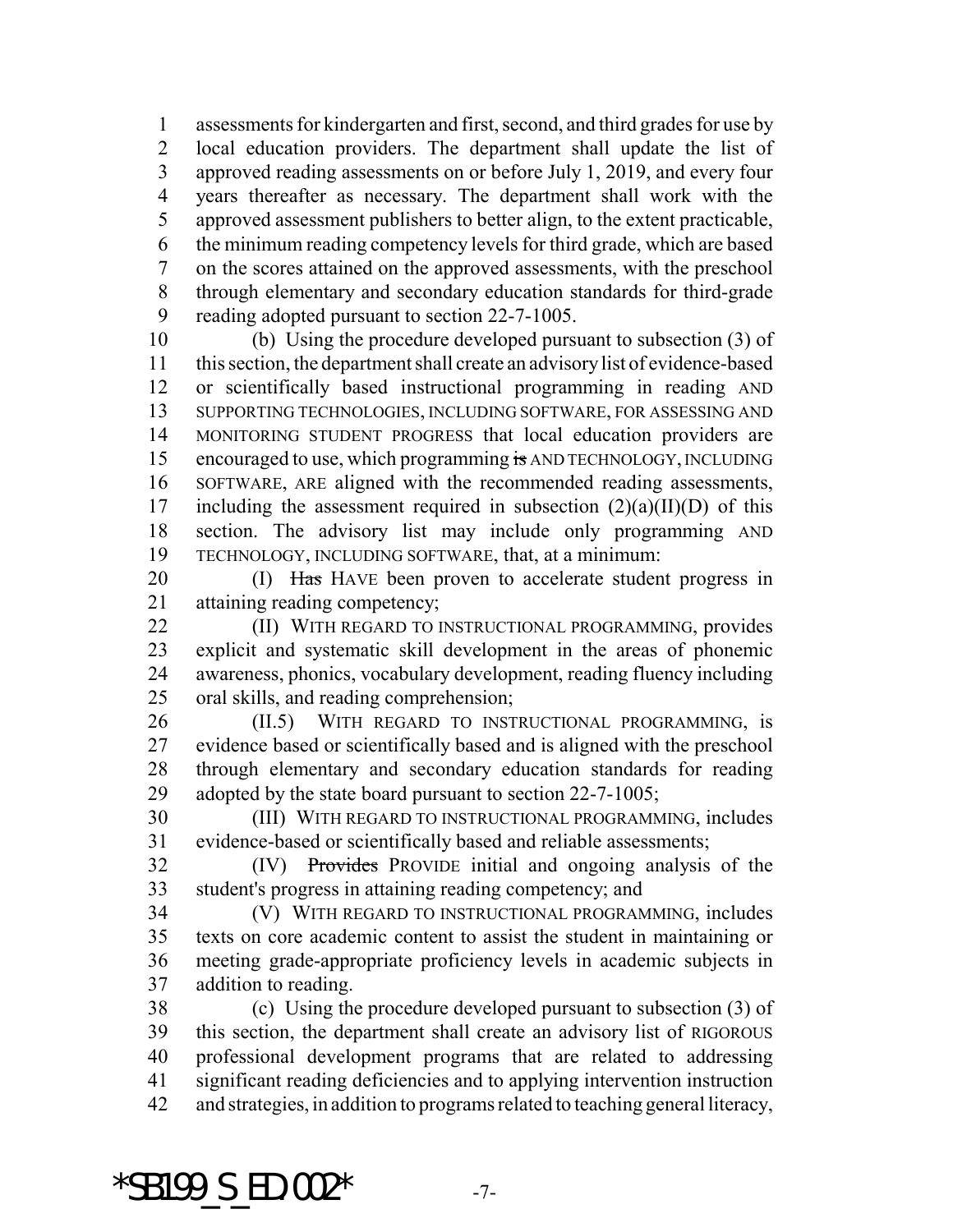that local education providers are encouraged to use. THE DEPARTMENT SHALL INCLUDE ON THE ADVISORY LIST PROFESSIONAL DEVELOPMENT PROGRAMS THAT ARE AVAILABLE ONLINE. THE DEPARTMENT SHALL ENSURE THAT EACH PROFESSIONAL DEVELOPMENT PROGRAM INCLUDED ON THE ADVISORY LIST IS:

 (I) FOCUSED ON OR ALIGNS WITH THE SCIENCE OF READING, INCLUDING TEACHING IN THE AREAS OF PHONEMIC AWARENESS, PHONICS, VOCABULARY DEVELOPMENT, READING FLUENCY INCLUDING ORAL SKILLS, AND READING COMPREHENSION; AND

 (II) INCLUDES RIGOROUS EVALUATIONS OF LEARNING THROUGHOUT AND AT THE END OF THE COURSE THAT A PERSON TAKING THE COURSE MUST PASS TO SUCCESSFULLY COMPLETE THE COURSE.

 (3) The department shall develop and implement a procedure for identifying the reading assessments it recommends to the state board for the approved list of reading assessments described in subsection (2)(a) of this section and for creating the advisory lists of instructional programming and professional development programs described in 18 subsections  $(2)(b)$ ,  $(2)(c)$ , and  $(2)(d)$  SUBSECTIONS  $(2)(b)$  AND  $(2)(c)$  of this section. At a minimum, the procedure must include:

 (6) The department, upon request, may provide technical assistance to a local education provider in implementing the provisions of this part 12; EXCEPT THAT, IF A LOCAL EDUCATION PROVIDER IS ACCREDITED WITH TURNAROUND PLAN PURSUANT TO SECTION 22-11-208 OR REQUIRED TO ADOPT A TURNAROUND PLAN PURSUANT TO SECTION 22-11-210, THE DEPARTMENT SHALL PROVIDE TECHNICAL ASSISTANCE TO THE LOCAL EDUCATION PROVIDER IN IMPLEMENTING THE PROVISIONS OF 27 THIS PART 12.

28 (7) BEGINNING IN THE 2019-20 BUDGET YEAR, THE DEPARTMENT SHALL CONTRACT WITH AN ENTITY TO DEVELOP AND IMPLEMENT A PUBLIC INFORMATION CAMPAIGN TO EMPHASIZE THE IMPORTANCE OF LEARNING TO READ BY THIRD GRADE AND TO HIGHLIGHT THE LOCAL EDUCATION PROVIDERS THAT ARE ACHIEVING HIGH PERCENTAGES OF THIRD-GRADE STUDENTS WHO DEMONSTRATE READING COMPETENCY. THE PUBLIC INFORMATION CAMPAIGN MUST BE DISSEMINATED STATEWIDE AND MUST EMPHASIZE THE IMPORTANT ROLES THAT EDUCATORS AND PARENTS HAVE IN TEACHING CHILDREN TO READ AND IN PROVIDING A SCHOOL AND HOME ENVIRONMENT THAT PROMOTES READING. THE DEPARTMENT IS ENCOURAGED TO WORK WITH THE PUBLIC AND PRIVATE LIBRARY AGENCIES THROUGHOUT THE STATE IN DEVELOPING AND IMPLEMENTING THE PUBLIC INFORMATION CAMPAIGN.

 (8) (a) BY OCTOBER 1, 2019, THE DEPARTMENT SHALL ISSUE A REQUEST FOR PROPOSALS TO CONTRACT WITH AN ENTITY TO ACT AS AN

\*SB199  $S$  ED.002\*  $-8$ -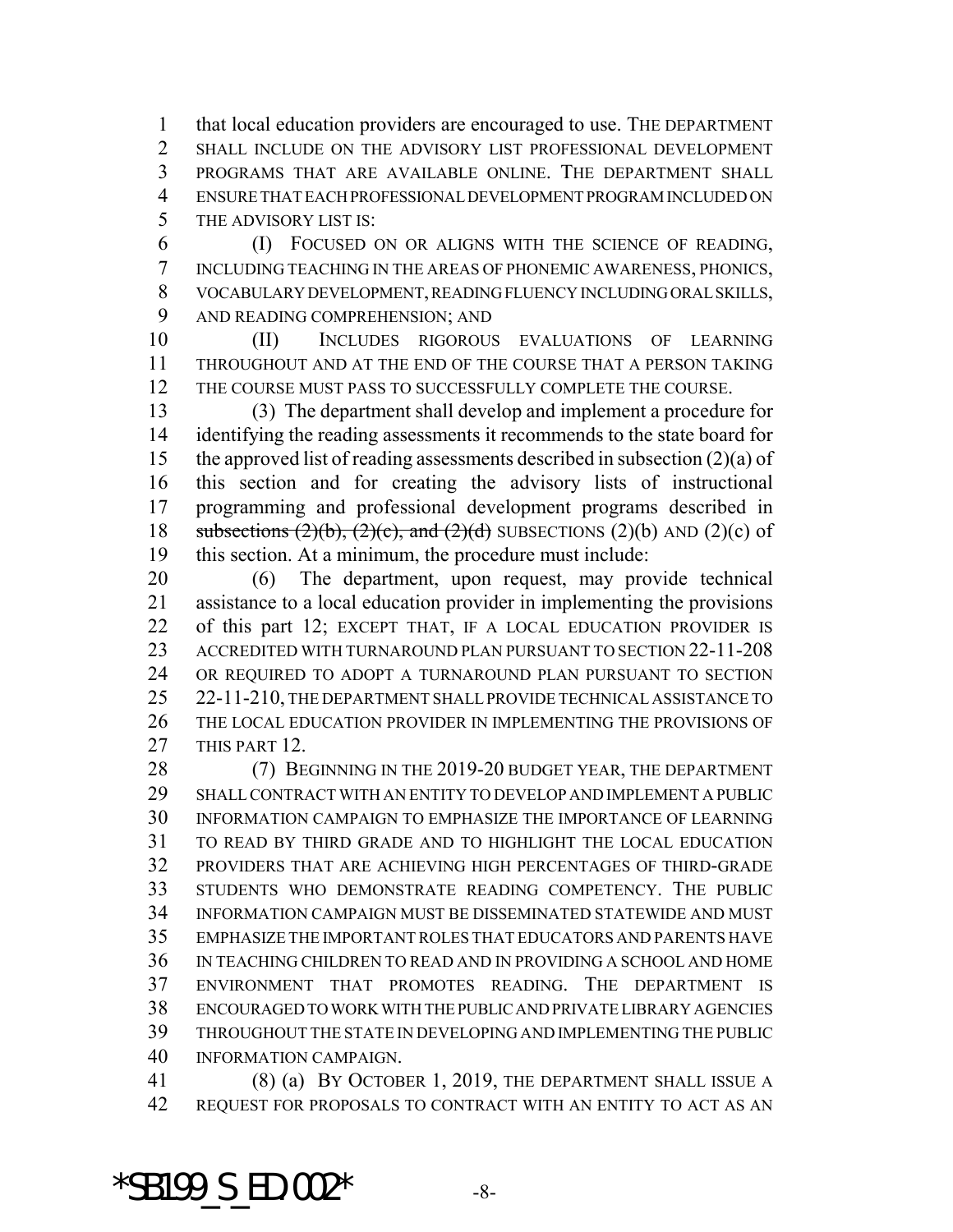INDEPENDENT EVALUATOR TO PROVIDE INDEPENDENT EVALUATIONS OF THE USE OF PER-PUPIL INTERVENTION MONEY AND MONEY RECEIVED THROUGH THE EARLY LITERACY GRANT PROGRAM BY LOCAL EDUCATION PROVIDERS AND TO CONDUCT A MULTI-YEAR EVALUATION TO DETERMINE WHETHER THE STUDENT OUTCOMES ACHIEVED BY LOCAL EDUCATION PROVIDERS IN IMPLEMENTING THIS PART 12 MEET THE GOALS OF THIS PART 12 AS DESCRIBED IN SECTION 22-7-1202 (2) AND (3)(a).

 (b) THE COMMISSIONER OF EDUCATION SHALL DIRECT THE PROCESS FOR REVIEWING THE PROPOSALS RECEIVED AND FOR SELECTING THE ENTITY IN ACCORDANCE WITH THE PROCUREMENT LAWS APPLICABLE TO THE DEPARTMENT. IN SELECTING THE ENTITY, THE COMMISSIONER SHALL ENSURE THAT:

 (I) THE SELECTED ENTITY DEMONSTRATES THE ABILITY AND CAPACITY TO SUCCESSFULLY COMPLETE THE EVALUATION AS DESCRIBED 15 IN SUBSECTION (8)(c) OF THIS SECTION WITHIN THE SPECIFIED TIME FRAME;

16 (II) THE SELECTED ENTITY HAS EXPERTISE IN REVIEWING AND UNDERSTANDING THE COMPONENTS OF HIGH-QUALITY, EFFECTIVE READING CURRICULA, EDUCATION PROGRAMS, INSTRUCTION, STRATEGIES, AND INTERVENTIONS;

20 (III) THE SELECTED ENTITY HAS EXPERTISE IN REVIEWING THE IMPLEMENTATION OF ENGLISH LANGUAGE DEVELOPMENT PROGRAMS, 22 ESPECIALLY WITH REGARD TO TEACHING READING; AND

23 (IV) THE SELECTED ENTITY HAS EXPERTISE IN UNDERSTANDING MEASUREMENTS OF STUDENT LEARNING AND ACADEMIC GROWTH.

 (c) THE MULTI-YEAR EVALUATION OF THE IMPLEMENTATION OF THIS PART 12 MUST INCLUDE:

**(I) REVIEW OF THE APPROVED READING ASSESSMENTS AND THE**  ITEMS INCLUDED ON THE ADVISORY LISTS OF INSTRUCTIONAL PROGRAMMING IN READING AND SUPPORTING TECHNOLOGIES AND OF PROFESSIONAL DEVELOPMENT PROGRAMS TO ENSURE THAT THEY MEET THE REQUIREMENTS SPECIFIED IN SUBSECTION (2) OF THIS SECTION AND A REVIEW OF THE PROCESSES BY WHICH THE DEPARTMENT IDENTIFIES ASSESSMENTS, INSTRUCTIONAL PROGRAMMING IN READING, AND PROFESSIONAL DEVELOPMENT PROGRAMS FOR INCLUSION ON THE LISTS;

 (II) EVALUATION OF THE EFFECTIVENESS OF THE PROCESSES, PROCEDURES, METHODS, AND STRATEGIES THAT LOCAL EDUCATION PROVIDERS USE TO IMPLEMENT THE REQUIREMENTS OF THIS PART 12, INCLUDING AN INVENTORY TO ESTABLISH A BASELINE INDICATION OF THE TEACHING METHODS, STRATEGIES, AND MATERIALS USED BY LOCAL EDUCATION PROVIDERS TO TEACH READING IN KINDERGARTEN AND GRADES ONE THROUGH THREE;

(III) MEASUREMENT OF THE RESULTS ATTAINED THAT INDICATE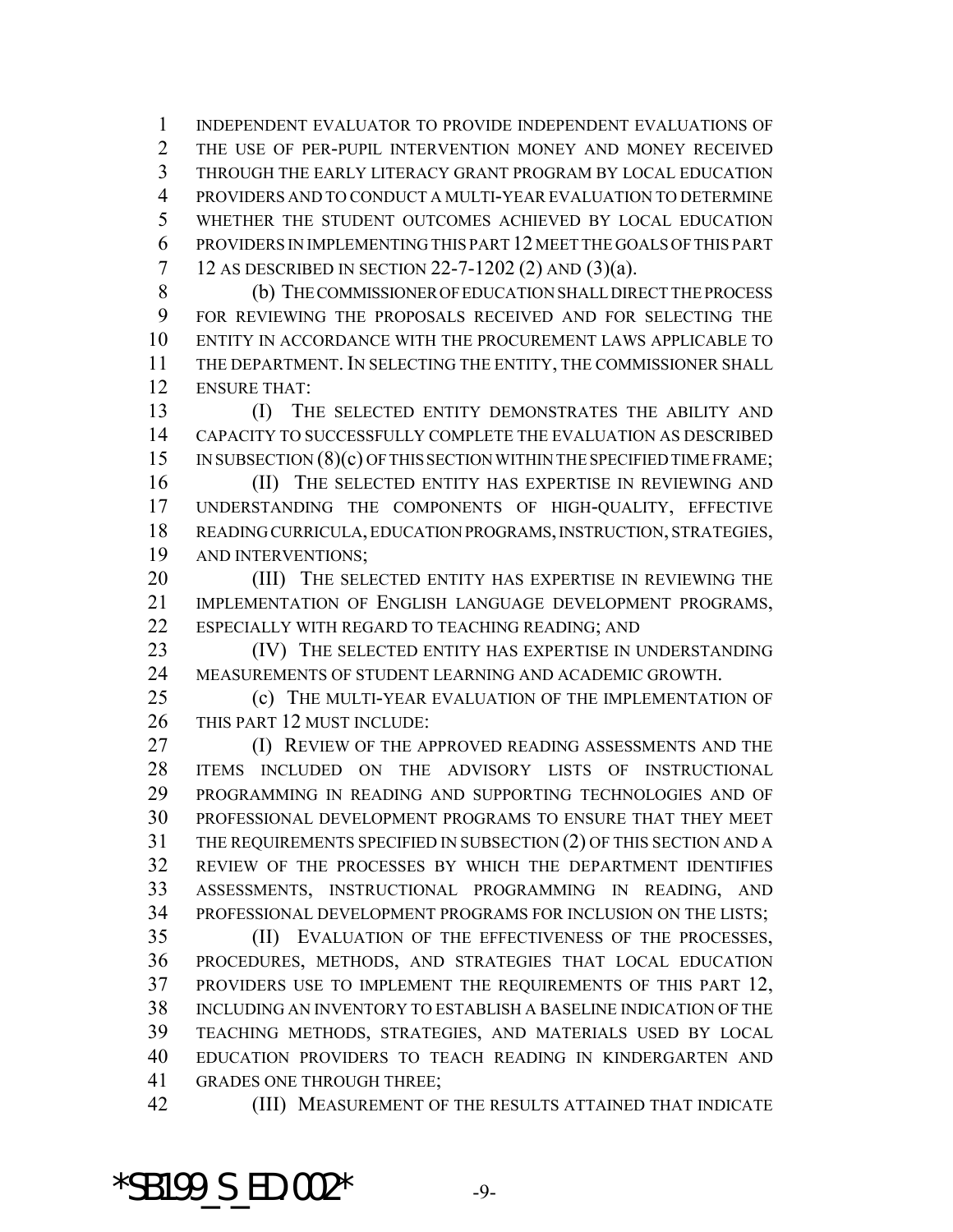THE DEGREE TO WHICH THE GOALS OF THIS PART 12 HAVE BEEN MET, INCLUDING, AT A MINIMUM:

 (A) THE NUMBER OF STUDENTS ANNUALLY IDENTIFIED AS HAVING SIGNIFICANT READING DEFICIENCIES, INCLUDING THOSE INITIALLY IDENTIFIED AND THOSE WHO WERE IDENTIFIED IN A PREVIOUS SCHOOL YEAR;

 (B) WHETHER STUDENTS IDENTIFIED AS HAVING SIGNIFICANT READING DEFICIENCIES DEMONSTRATE SIGNIFICANT ANNUAL GROWTH IN READING OVER MULTIPLE YEARS AND AN INDICATION OF THE AMOUNT OF GROWTH ATTAINED ANNUALLY;

 (C) WHETHER STUDENTS IDENTIFIED AS HAVING SIGNIFICANT READING DEFICIENCIES DEMONSTRATE GRADE-LEVEL READING COMPETENCY BY COMPLETION OF THIRD GRADE OR BY COMPLETION OF A LATER GRADE;

 (D) THE NUMBER OF STUDENTS ANNUALLY IDENTIFIED AS READING BELOW GRADE LEVEL; AND

 (E) WHETHER THE STUDENTS IDENTIFIED AS READING BELOW GRADE LEVEL DEMONSTRATE SIGNIFICANT GROWTH IN READING TO THE EXTENT THAT THEY ARE READING AT GRADE LEVEL BY COMPLETION OF THIRD GRADE OR BY COMPLETION OF A LATER GRADE, AND AN INDICATION 21 OF THE AMOUNT OF GROWTH ATTAINED ANNUALLY;

**(IV) ESTABLISHMENT OF A BASELINE INDICATION OF THE LEVEL**  AND QUALITY OF PRE-SERVICE AND IN-SERVICE TRAINING IN TEACHING READING RECEIVED BY EACH EDUCATOR WHO IS EMPLOYED IN A PUBLIC 25 SCHOOL TO TEACH KINDERGARTEN OR ONE OF GRADES ONE THROUGH THREE; AND

 (V) EVALUATION OF THE DEGREE TO WHICH LOCAL EDUCATION PROVIDERS EFFECTIVELY WORK WITH PARENTS AND MEMBERS OF THE COMMUNITY TO CREATE PARTNERSHIPS FOR PROVIDING AND ENCOURAGING READING INSTRUCTION FOR STUDENTS ENROLLED IN KINDERGARTEN AND GRADES ONE THROUGH THREE.

 (d) IN COMPLETING THE MULTI-YEAR EVALUATION, THE INDEPENDENT EVALUATOR SHALL TAKE INTO ACCOUNT STUDENT MOBILITY WITHIN, AND THE STUDENT DEMOGRAPHICS OF, EACH LOCAL EDUCATION PROVIDER, INCLUDING AT THE SCHOOL-BUILDING LEVEL. THE INDEPENDENT EVALUATOR SHALL WORK DIRECTLY WITH THE DEPARTMENT, LOCAL EDUCATION PROVIDERS, AND PARENTS AND COMMUNITY MEMBERS IN COMPLETING THE EVALUATION.

 (e) THE INDEPENDENT EVALUATOR CONTRACTED PURSUANT TO THIS SUBSECTION (8) SHALL COMPLETE THE EVALUATION OF THE IMPLEMENTATION OF THIS PART 12 AS DESCRIBED IN SUBSECTION (8)(c) OF THIS SECTION BY JULY 1, 2021. THE DEPARTMENT SHALL INCLUDE A

\*SB199  $S$  ED.002\*  $-10-$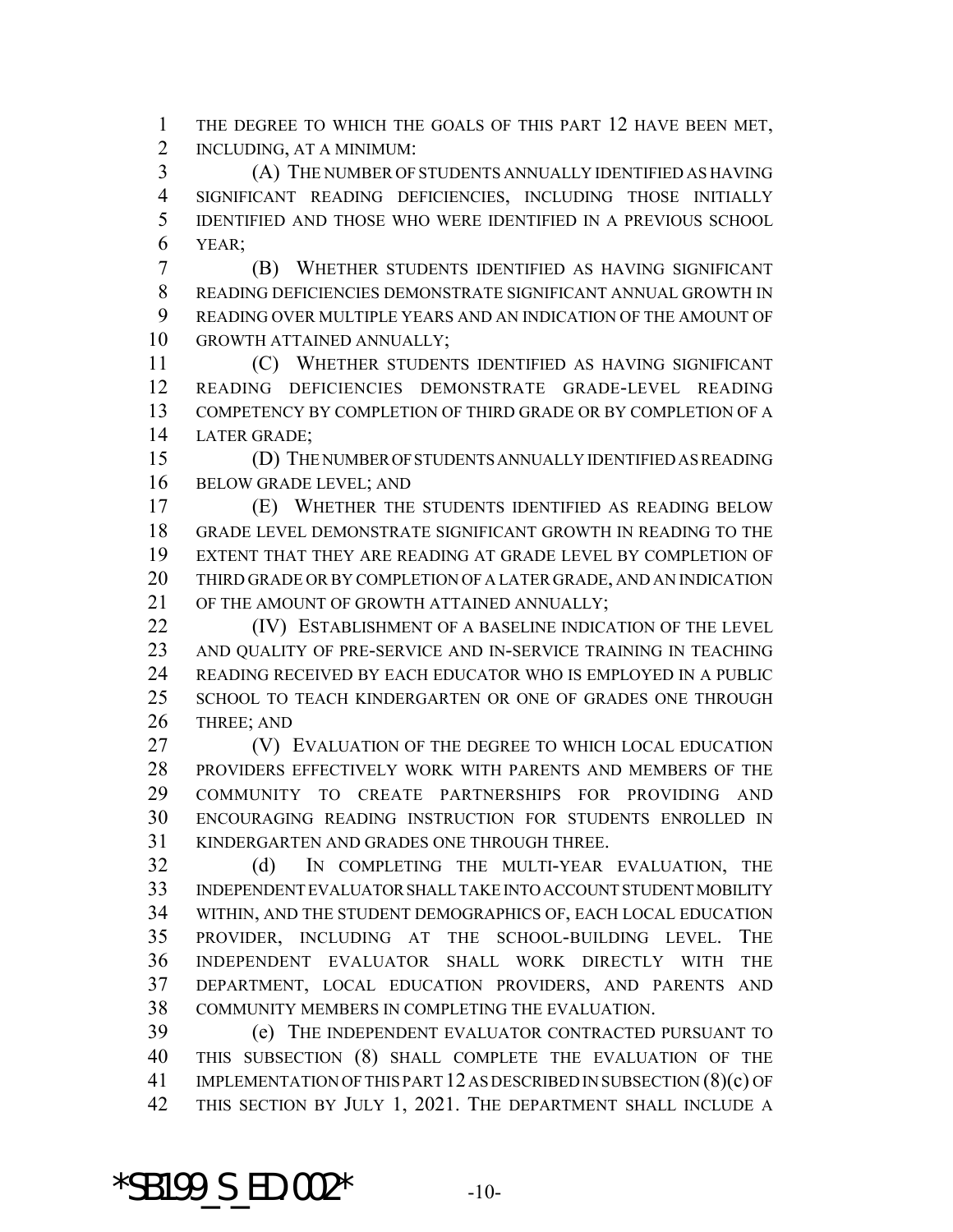REPORT OF THE EVALUATION IN THE HEARING BEFORE THE JOINT EDUCATION COMMITTEE HELD PURSUANT TO SECTION 2-7-203 IN NOVEMBER OR DECEMBER 2021. THE INDEPENDENT EVALUATOR SHALL CONTINUE EVALUATIONS OF THE GROWTH IN READING ACHIEVED BY LOCAL EDUCATION PROVIDERS' USE OF PER-PUPIL INTERVENTION MONEY AND MONEY RECEIVED THROUGH THE EARLY LITERACY GRANT PROGRAM. **SECTION 7.** In Colorado Revised Statutes, 22-7-1210, **amend** (4)(b)(IV); **repeal** (5) and (6); and **add** (4)(c) and (4)(d) as follows:

 **22-7-1210. Early literacy fund - created - repeal.** (4) The money in the fund is subject to annual appropriation by the general assembly to the department. The department shall annually expend the money in the fund as follows:

 (b) Beginning in the 2013-14 budget year and for budget years thereafter:

 (IV) The department shall allocate the remaining money annually credited to the fund, as provided in the annual general appropriations bill, to the local education providers as per-pupil intervention money calculated pursuant to subsection (5) of this section, AS IT EXISTED PRIOR 19 TO THE EFFECTIVE DATE OF SUBSECTION (4)(c) OF THIS SECTION.

20 (c) (I) IN ADDITION TO THE ALLOCATIONS DESCRIBED IN 21 SUBSECTION (4)(b) OF THIS SECTION, FOR THE 2019-20 BUDGET YEAR, THE DEPARTMENT SHALL EXPEND:

 (A) UP TO FIVE HUNDRED THOUSAND DOLLARS TO IMPLEMENT THE PUBLIC INFORMATION CAMPAIGN TO PROMOTE READING DESCRIBED IN SECTION 22-7-1209 (7); AND

**(B) NO MORE THAN TWO MILLION DOLLARS TO CONTRACT WITH A** 27 OUALIFIED ENTITY AS AN INDEPENDENT EVALUATOR TO EVALUATE THE IMPLEMENTATION OF THIS PART 12 AS DESCRIBED IN SECTION 22-7-1209 (8).

 (II) NOTWITHSTANDING THE PROVISIONS OF SUBSECTION (4)(b)(II) AND (4)(b)(IV) OF THIS SECTION, FOR THE 2019-20 BUDGET YEAR, OF THE AMOUNT THAT REMAINS AFTER THE ALLOCATIONS DESCRIBED IN 33 SUBSECTIONS  $(4)(b)(I)$ ,  $(4)(b)(III)$ , AND  $(4)(c)(I)$  OF THIS SECTION, AS PROVIDED IN THE ANNUAL GENERAL APPROPRIATIONS BILL, THE DEPARTMENT SHALL USE TEN PERCENT FOR GRANTS AWARDED THROUGH THE EARLY LITERACY GRANT PROGRAM CREATED IN SECTION 22-7-1211, WHICH IS IN ADDITION TO THE AMOUNT DESCRIBED IN SUBSECTION (4)(b)(II) OF THIS SECTION, AND ALLOCATE NINETY PERCENT TO LOCAL EDUCATION PROVIDERS AS PER-PUPIL INTERVENTION MONEY AS PROVIDED IN SECTION 22-7-1210.5.

41 (III) SUBSECTION (4)(b) OF THIS SECTION AND THIS SUBSECTION (4)(c) ARE REPEALED, EFFECTIVE JULY 1, 2020.

\*SB199 S ED.002\*  $-11$ -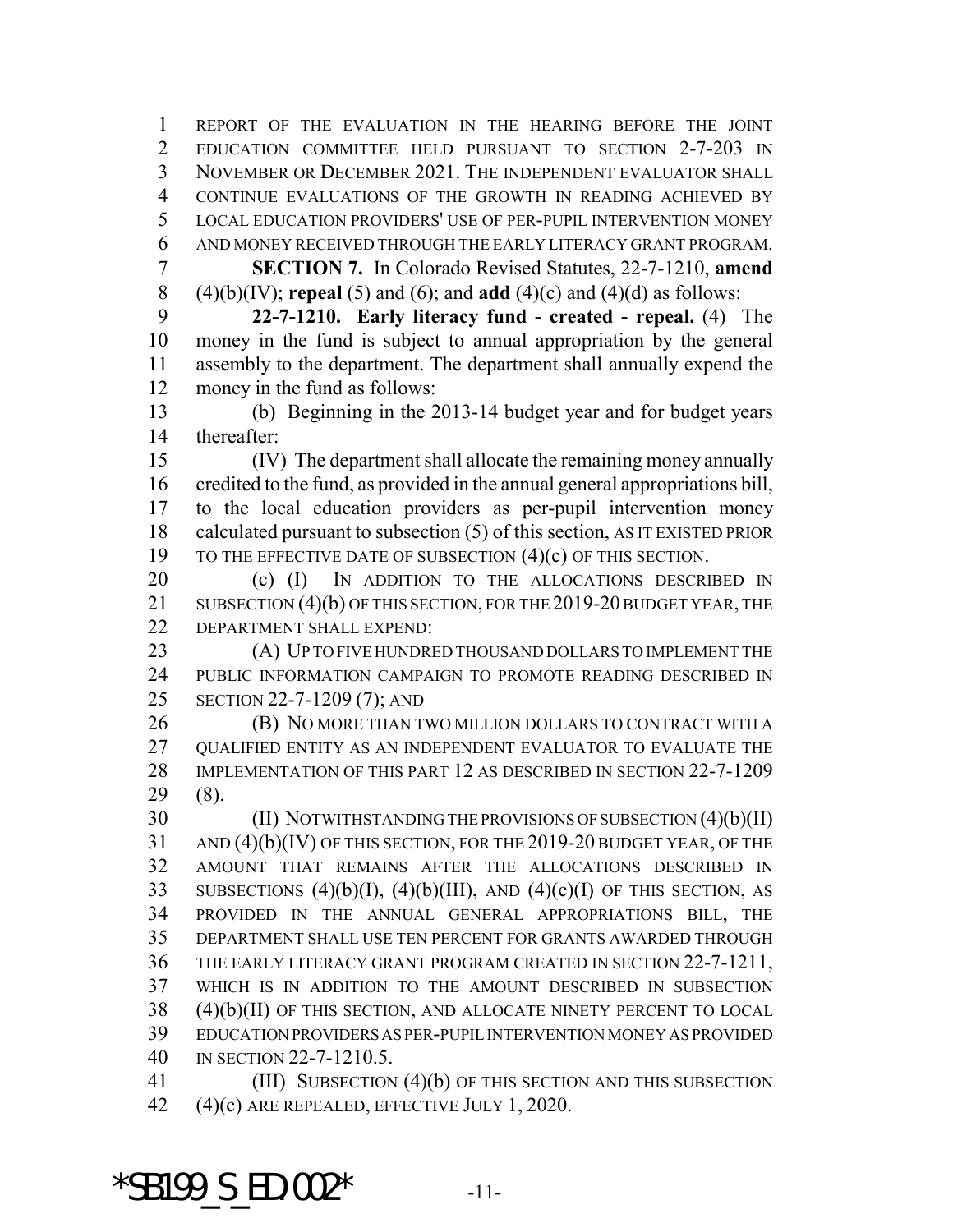(d) BEGINNING IN THE 2020-21 BUDGET YEAR AND FOR BUDGET YEARS THEREAFTER, THE DEPARTMENT MAY USE UP TO ONE PERCENT OF THE MONEY ANNUALLY APPROPRIATED FROM THE FUND TO OFFSET THE 4 COSTS OF ADMINISTERING THIS PART 12, AND THE DEPARTMENT SHALL USE:

 (I) UP TO FIVE HUNDRED THOUSAND DOLLARS, AS PROVIDED IN THE ANNUAL GENERAL APPROPRIATIONS BILL, TO IMPLEMENT THE PUBLIC INFORMATION CAMPAIGN TO PROMOTE READING DESCRIBED IN SECTION  $9 \quad 22 - 7 - 1209(7);$ 

10 (II) UP TO TWO MILLION DOLLARS, AS PROVIDED IN THE ANNUAL GENERAL APPROPRIATIONS BILL, TO CONTRACT WITH A QUALIFIED ENTITY AS AN INDEPENDENT EVALUATOR TO EVALUATE THE IMPLEMENTATION OF THIS PART 12 AS DESCRIBED IN SECTION 22-7-1209 (8);

 (III) AT LEAST FOUR MILLION DOLLARS, AS PROVIDED IN THE ANNUAL GENERAL APPROPRIATIONS BILL, FOR GRANTS AWARDED THROUGH THE EARLY LITERACY GRANT PROGRAM CREATED IN SECTION 22-7-1211; AND

18 (IV) OF THE REMAINING AMOUNT CREDITED TO THE FUND, THE AMOUNT SPECIFIED IN THE ANNUAL GENERAL APPROPRIATIONS BILL FOR THE EARLY LITERACY GRANT PROGRAM, WHICH IS IN ADDITION TO THE 21 AMOUNT SPECIFIED IN SUBSECTION (4)(d)(III) OF THIS SECTION, AND THE 22 AMOUNT SPECIFIED IN THE ANNUAL GENERAL APPROPRIATIONS BILL FOR ALLOCATION TO LOCAL EDUCATION PROVIDERS AS PER-PUPIL INTERVENTION MONEY AS PROVIDED IN SECTION 22-7-1210.5.

25 (5) (a) (I) The department shall allocate the per-pupil intervention 26 moneys to the local education providers as required in subparagraph (IV) 27 of paragraph (b) of subsection (4) of this section by first dividing the 28 amount of moneys available by the total number of students enrolled in kindergarten and first, second, and third grades in public schools in the state who were identified as having significant reading deficiencies and received instructional services pursuant to READ plans in the budget year preceding the year in which the moneys are allocated. The department shall then allocate to each local education provider an amount equal to 34 said per-pupil amount multiplied by the number of students enrolled in kindergarten and first, second, and third grades in public schools operated by the local education provider who were identified as having significant reading deficiencies and received instructional services pursuant to READ plans in the budget year preceding the year in which the moneys 39 are allocated. 40 <del>(II) Repealed.</del>

(b) A local education provider may use the per-pupil intervention

money only as follows:

\*SB199 S ED.002\*  $-12$ -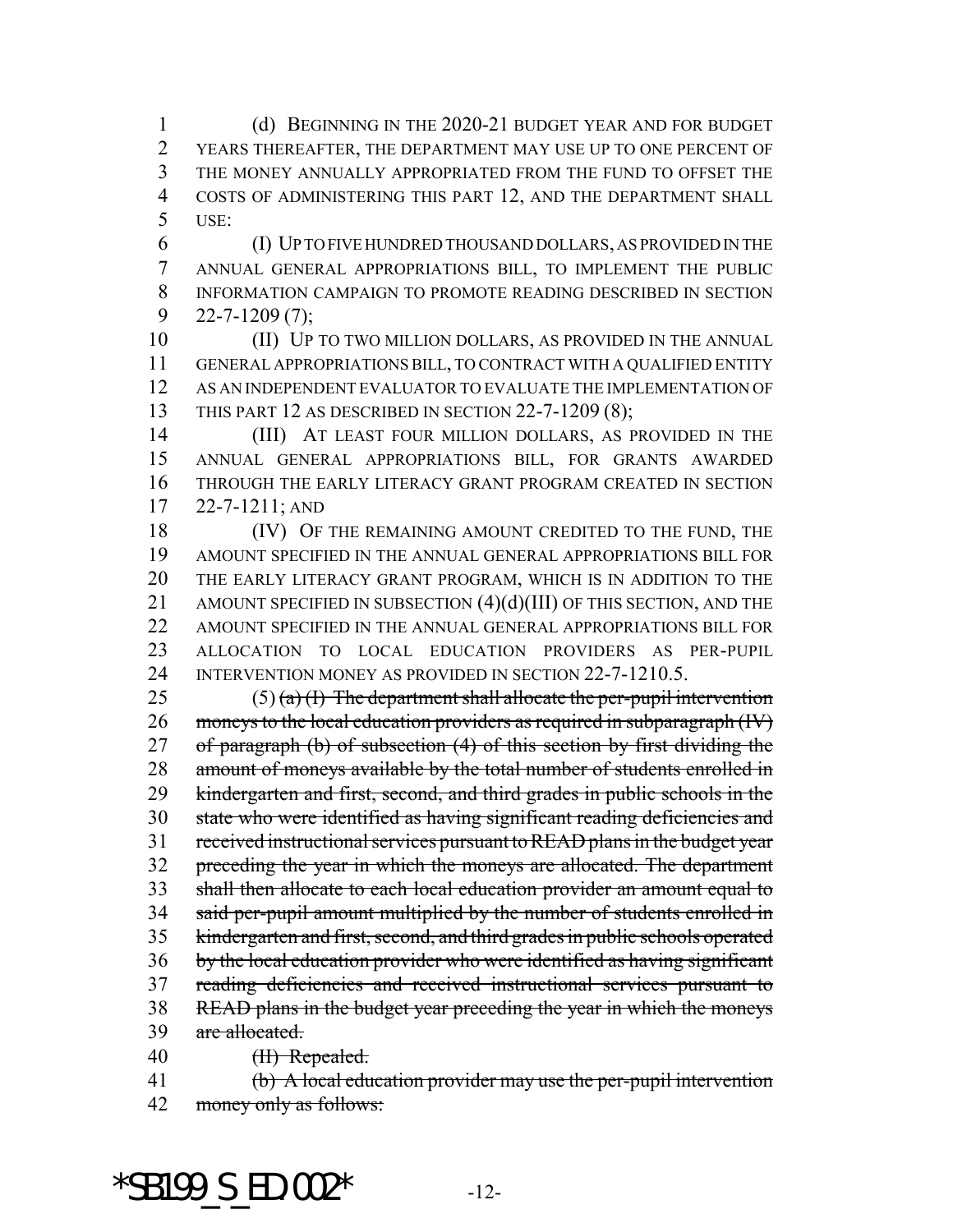(I) To provide full-day kindergarten services to students enrolled 2 in one or more of the public schools operated by the local education 3 provider;

 (II) To operate a summer school literacy program as described in 5 section  $22 - 7 - 1212$ ;

 (III) To purchase tutoring services in reading for students who are receiving instructional services pursuant to READ plans;

(III.5) (Deleted by amendment, L. 2018.)

 (IV) To provide other targeted, scientifically based or evidence-based intervention services to students who are receiving instructional services pursuant to READ plans, which services are 12 approved by the department;

 (V) For a local education provider that is a small rural school 14 district as defined in section  $22-7-1211$  (4)(a), to purchase from a board of cooperative services the services of a literacy specialist to provide educator professional development in literacy and other support in 17 implementing the requirements of this part 12; or

 (VI) To provide professional development programming to support educators in teaching literacy; except that a local education provider may not use more than fifteen percent of the per-pupil intervention money received in a budget year for this purpose. Professional development programming authorized in this subsection (5)(b)(VI) may include literacy coaches who provide job-embedded, ongoing professional development to support kindergarten-through-third-grade teacher competence in the evidence-based or scientifically based teaching of phonemic awareness; 27 phonics; vocabulary development; reading fluency, including oral skills; and reading comprehension.

 (c) Each budget year, prior to receiving per-pupil intervention money, each local education provider shall submit to the department, for informational purposes, an explanation of the manner in which it will use the money in the coming budget year and the number of students for which the local education provider may receive per-pupil intervention money. If the local education provider intends to provide a service 35 described in subsection  $(5)(b)(IV)$  of this section, the department shall review the service and provide the per-pupil intervention money for the service only if the service meets the requirements specified in subsection (5)(b)(IV) of this section. Upon the request of the department, a local education provider shall provide specific expenditure information to the department that specifies the manner in which the local education 41 provider spent the per-pupil intervention money it received in a budget  $42 \text{ year}$ .

\*SB199 S ED.002\*  $-13-$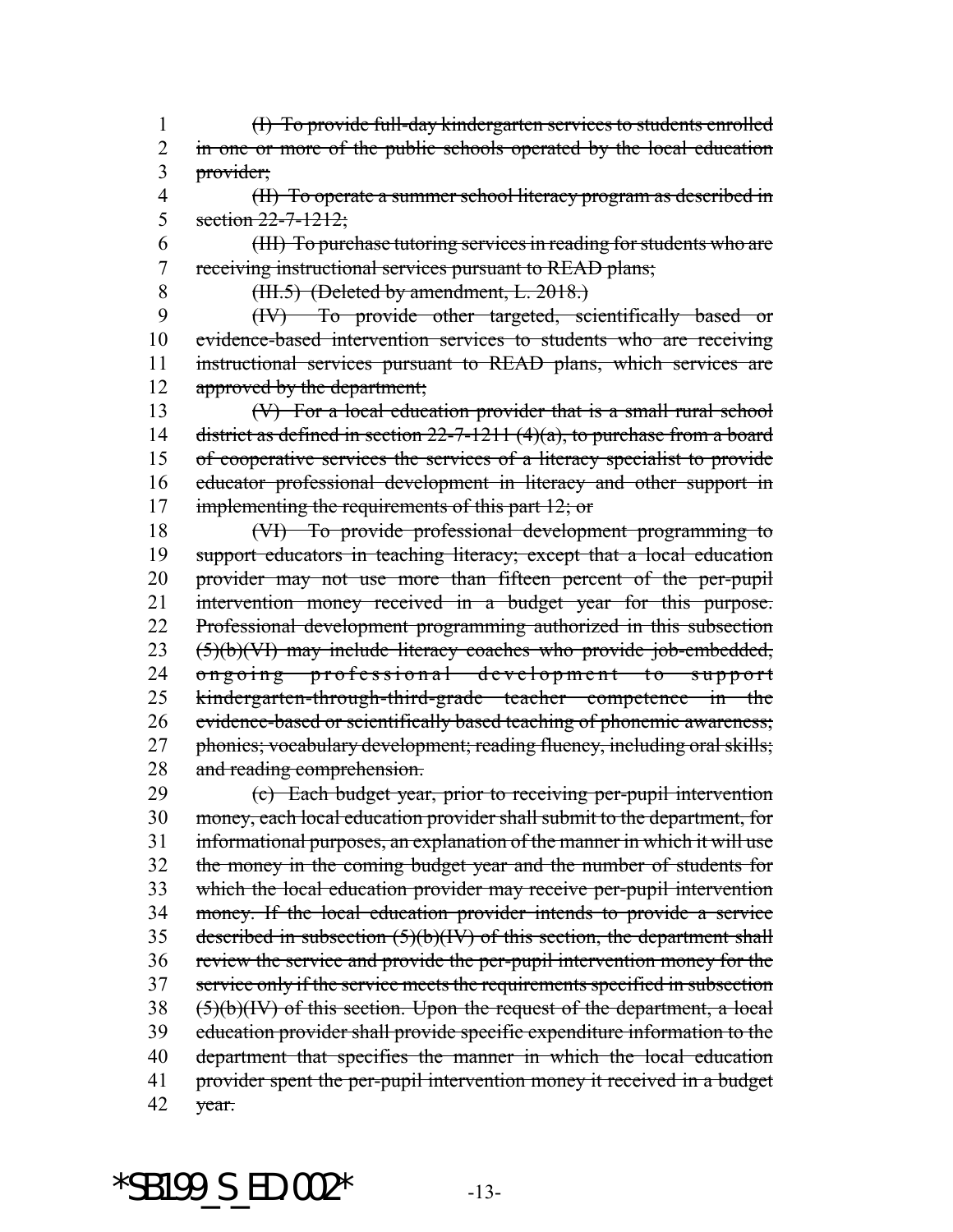(d) In using the per-pupil intervention moneys allocated pursuant 2 to this subsection (5), each local education provider shall ensure that some type of intervention, as described in paragraph (b) of this subsection (5), is available to each student who is identified as having a significant 5 reading deficiency and who is enrolled in kindergarten or first, second, or third grade in a school operated by the local education provider.

 (6) Each local education provider shall ensure that the per-pupil intervention money it receives in each budget year is used to improve the reading competency of students enrolled in kindergarten and grades one 10 through three and does not replace other money that would otherwise be 11 used for this purpose.

 **SECTION 8.** In Colorado Revised Statutes, **add** 22-7-1210.5 as follows:

 **22-7-1210.5. Per-pupil intervention money - uses - distribution - monitoring.** (1) TO DISTRIBUTE THE MONEY APPROPRIATED PURSUANT TO SECTION 22-7-1210 (4) FOR PER-PUPIL INTERVENTION MONEY, THE DEPARTMENT SHALL ANNUALLY CALCULATE THE PER-PUPIL AMOUNT BY DIVIDING THE AMOUNT OF MONEY AVAILABLE BY THE TOTAL NUMBER OF STUDENTS ENROLLED IN KINDERGARTEN AND FIRST, SECOND, AND THIRD GRADES IN PUBLIC SCHOOLS IN THE STATE WHO WERE IDENTIFIED AS HAVING SIGNIFICANT READING DEFICIENCIES AND RECEIVED 22 INSTRUCTIONAL SERVICES PURSUANT TO READ PLANS IN THE BUDGET YEAR PRECEDING THE YEAR IN WHICH THE MONEY IS DISTRIBUTED. SUBJECT TO THE REQUIREMENTS OF THIS SECTION, A LOCAL EDUCATION PROVIDER MAY RECEIVE PER-PUPIL INTERVENTION MONEY IN AN AMOUNT EQUAL TO THE CALCULATED PER-PUPIL AMOUNT MULTIPLIED BY THE NUMBER OF STUDENTS ENROLLED IN KINDERGARTEN AND FIRST, SECOND, AND THIRD GRADES IN PUBLIC SCHOOLS OPERATED BY THE LOCAL EDUCATION PROVIDER WHO WERE IDENTIFIED AS HAVING SIGNIFICANT READING DEFICIENCIES AND RECEIVED INSTRUCTIONAL SERVICES PURSUANT TO READ PLANS IN THE BUDGET YEAR PRECEDING THE YEAR IN WHICH THE MONEY IS DISTRIBUTED.

 (2) BEFORE THE BEGINNING OF EACH BUDGET YEAR, TO RECEIVE A DISTRIBUTION OF PER-PUPIL INTERVENTION MONEY, A LOCAL EDUCATION PROVIDER MUST SUBMIT TO THE DEPARTMENT BY THE DATE SPECIFIED BY STATE BOARD RULE:

 (a) THE NUMBER OF STUDENTS ENROLLED IN KINDERGARTEN AND FIRST, SECOND, AND THIRD GRADES IN PUBLIC SCHOOLS OPERATED BY THE LOCAL EDUCATION PROVIDER WHO WERE IDENTIFIED AS HAVING SIGNIFICANT READING DEFICIENCIES AND RECEIVED INSTRUCTIONAL SERVICES PURSUANT TO READ PLANS IN THE BUDGET YEAR PRECEDING 42 THE YEAR IN WHICH THE MONEY IS DISTRIBUTED; AND

\*SB199 S ED.002\*  $-14$ -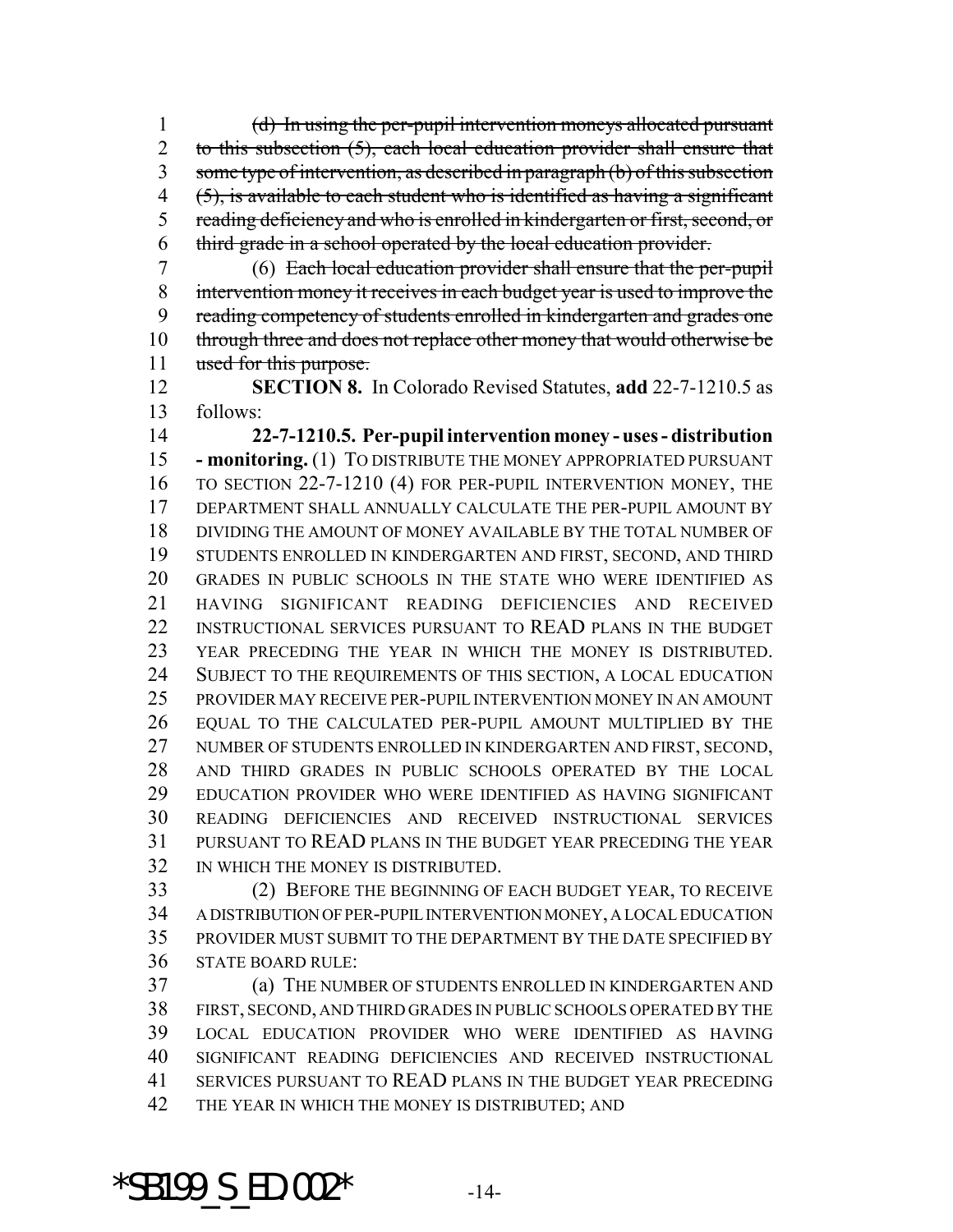(b) A BUDGET, INCLUDING A NARRATIVE EXPLANATION, FOR THE USE OF THE PER-PUPIL INTERVENTION MONEY IN ACCORDANCE WITH THE USES DESCRIBED IN SUBSECTION (4) OF THIS SECTION.

 (3) (a) AT THE BEGINNING OF EACH BUDGET YEAR, THE DEPARTMENT SHALL DISTRIBUTE TO A LOCAL EDUCATION PROVIDER THAT MEETS THE REQUIREMENTS SPECIFIED IN SUBSECTION (3)(b) OF THIS SECTION THE AMOUNT OF PER-PUPIL INTERVENTION MONEY CALCULATED FOR THE LOCAL EDUCATION PROVIDER PURSUANT TO SUBSECTION (1) OF THIS SECTION FOR THE APPLICABLE BUDGET YEAR.

 (b) TO RECEIVE PER-PUPIL INTERVENTION MONEY IN A BUDGET YEAR, A LOCAL EDUCATION PROVIDER MUST MEET THE FOLLOWING REQUIREMENTS:

 (I) THE LOCAL EDUCATION PROVIDER MUST SUBMIT THE INFORMATION DESCRIBED IN SUBSECTION (2) OF THIS SECTION AND IN SECTION 22-7-1213 (2);

 (II) FOR THE 2021-22 BUDGET YEAR AND BUDGET YEARS THEREAFTER, THE LOCAL EDUCATION PROVIDER MUST SUBMIT EVIDENCE THAT IT IS IN COMPLIANCE WITH THE TEACHER TRAINING REQUIREMENTS 19 SPECIFIED IN SECTION 22-7-1208 (6);

20 (III) THE DEPARTMENT MUST APPROVE THE LOCAL EDUCATION PROVIDER'S PROPOSED USE OF THE PER-PUPIL INTERVENTION MONEY AS BEING IN COMPLIANCE WITH THE REQUIREMENTS IN SUBSECTION (4) OF THIS SECTION;

24 (IV) FOR THE PRECEDING BUDGET YEAR, THE LOCAL EDUCATION PROVIDER MUST HAVE USED THE MONEY FOR ONE OR MORE OF THE PURPOSES SPECIFIED IN SUBSECTION (4) OF THIS SECTION; EXCEPT THAT 27 THE PROVISIONS OF THIS SUBSECTION  $(3)(a)(III)$  DO NOT APPLY IF THE LOCAL EDUCATION PROVIDER DID NOT RECEIVE A DISTRIBUTION OF PER-PUPIL INTERVENTION MONEY IN THE PRECEDING BUDGET YEAR; AND

 (V) IF THE LOCAL EDUCATION PROVIDER IS EXPECTING TO USE THE PER-PUPIL INTERVENTION MONEY FOR TARGETED INTERVENTION SERVICES AS DESCRIBED IN SUBSECTION (4)(d) OF THIS SECTION, THE DEPARTMENT REVIEWED AND APPROVED THE SERVICES. THE DEPARTMENT SHALL NOT APPROVE SERVICES THAT HAVE NOT BEEN IMPLEMENTED AND PROVEN TO BE SUCCESSFUL WITH A STUDENT POPULATION AND UNDER CIRCUMSTANCES THAT ARE COMPARABLE TO THOSE OF THE LOCAL EDUCATION PROVIDER OR THAT ARE NOT SUPPORTED BY VALID RESEARCH THAT SUGGESTS THE SERVICES WILL BE EFFECTIVE WITH THE STUDENT POPULATION SERVED BY, AND UNDER THE CIRCUMSTANCES OF, THE LOCAL EDUCATION PROVIDER.

 (c) THROUGHOUT THE BUDGET YEAR, THE DEPARTMENT SHALL MONITOR AND, IF DEEMED NECESSARY BY THE DEPARTMENT, AUDIT EACH

\*SB199 S  $ED.002*$  -15-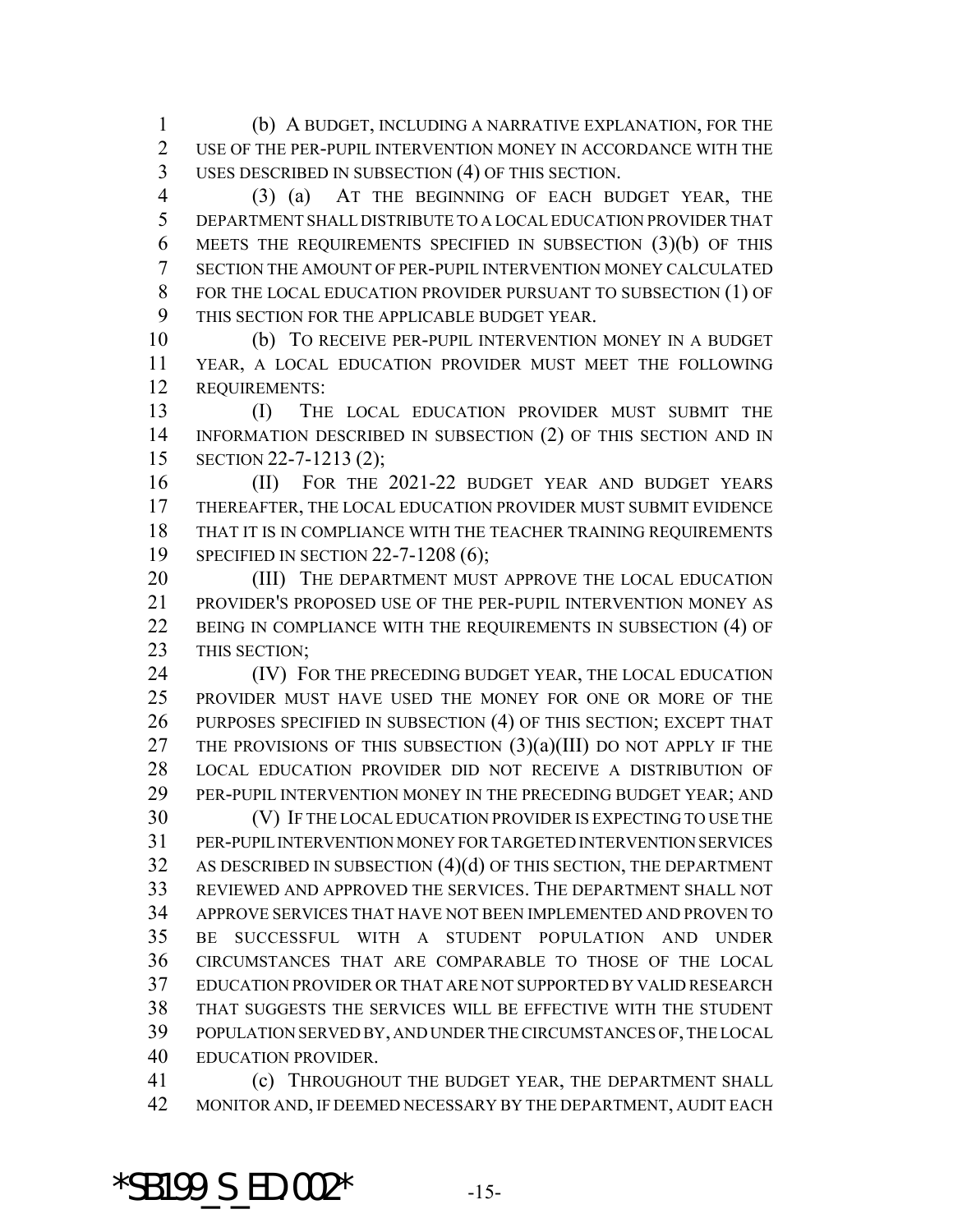LOCAL EDUCATION PROVIDER'S USE OF THE PER-PUPIL INTERVENTION 2 MONEY IT RECEIVES. THE DEPARTMENT MAY CONDUCT SITE VISITS TO THE EXTENT DEEMED NECESSARY TO ADEQUATELY MONITOR A LOCAL EDUCATION PROVIDER'S USE OF PER-PUPIL INTERVENTION MONEY. EACH LOCAL EDUCATION PROVIDER SHALL PROVIDE, UPON REQUEST BY THE DEPARTMENT, INFORMATION NECESSARY FOR THE DEPARTMENT TO COMPLY WITH THIS SUBSECTION (3)(c).

8 (4) A LOCAL EDUCATION PROVIDER MAY USE THE PER-PUPIL INTERVENTION MONEY ONLY AS FOLLOWS:

 (a) TO OPERATE A SUMMER SCHOOL LITERACY PROGRAM AS 11 DESCRIBED IN SECTION 22-7-1212;

 (b) TO PURCHASE CORE READING INSTRUCTIONAL PROGRAMS THAT ARE INCLUDED ON THE ADVISORY LIST OF INSTRUCTIONAL PROGRAMMING IN READING AND SUPPORTING TECHNOLOGIES DEVELOPED BY THE 15 DEPARTMENT PURSUANT TO SECTION 22-7-1209 (2)(b);

 (c) TO PURCHASE TUTORING SERVICES THAT FOCUS ON INCREASING STUDENTS' FOUNDATIONAL READING SKILLS OF PHONEMIC AWARENESS, PHONICS, VOCABULARY DEVELOPMENT, READING FLUENCY INCLUDING ORAL SKILLS, AND READING COMPREHENSION FOR STUDENTS WHO ARE RECEIVING INSTRUCTIONAL SERVICES PURSUANT TO READ PLANS;

 (d) TO PROVIDE OTHER TARGETED, EVIDENCE-BASED OR SCIENTIFICALLY BASED INTERVENTION SERVICES TO STUDENTS WHO ARE RECEIVING INSTRUCTIONAL SERVICES, WHICH MAY INCLUDE SERVICES PROVIDED BY A READING INTERVENTIONIST, PURSUANT TO READ PLANS, WHICH SERVICES ARE APPROVED BY THE DEPARTMENT;

 (e) TO PROVIDE TECHNOLOGY, INCLUDING SOFTWARE, WHICH IS 27 INCLUDED ON THE ADVISORY LIST OF INSTRUCTIONAL PROGRAMMING IN READING AND SUPPORTING TECHNOLOGIES PURSUANT TO SECTION 22-7-1209 (2)(b), TO ASSIST IN ASSESSING AND MONITORING STUDENT PROGRESS TOWARD READING COMPETENCY, WHICH MAY INCLUDE PROVIDING PROFESSIONAL DEVELOPMENT IN THE EFFECTIVE USE OF THE TECHNOLOGY OR SOFTWARE;

 (f) TO PURCHASE FROM A BOARD OF COOPERATIVE SERVICES THE SERVICES OF A READING SPECIALIST OR READING INTERVENTIONIST WHO IS TRAINED IN THE SCIENCE OF READING AND IN TEACHING THE FOUNDATIONAL READING SKILLS OF PHONEMIC AWARENESS, PHONICS, VOCABULARY DEVELOPMENT, READING FLUENCY INCLUDING ORAL SKILLS, AND READING COMPREHENSION TO PROVIDE EDUCATOR PROFESSIONAL DEVELOPMENT IN TEACHING READING AND OTHER SUPPORT IN IMPLEMENTING THE REQUIREMENTS OF THIS PART 12; OR

 (g) TO PROVIDE PROFESSIONAL DEVELOPMENT PROGRAMMING TO SUPPORT EDUCATORS IN TEACHING READING. PROFESSIONAL

\*SB199  $S$  ED.002\*  $-16$ -16-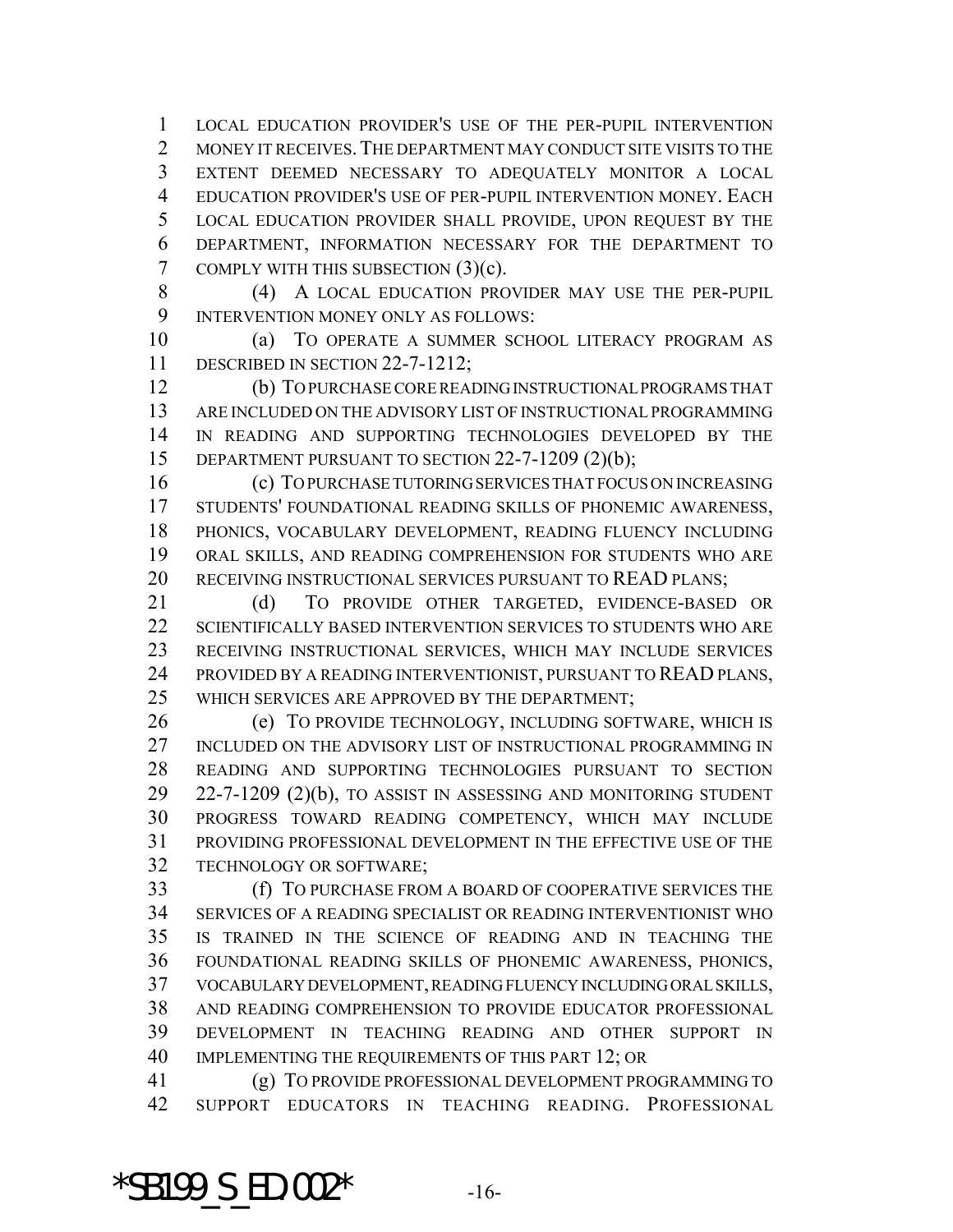1 DEVELOPMENT PROGRAMMING AUTHORIZED IN THIS SUBSECTION  $(4)(g)$  MAY INCLUDE HIRING A READING COACH WHO IS TRAINED IN TEACHING THE FOUNDATIONAL READING SKILLS OF PHONEMIC AWARENESS, PHONICS, VOCABULARY DEVELOPMENT, READING FLUENCY INCLUDING ORAL SKILLS, AND READING COMPREHENSION TO PROVIDE JOB-EMBEDDED, ONGOING PROFESSIONAL DEVELOPMENT TO SUPPORT KINDERGARTEN-THROUGH-THIRD-GRADE TEACHER COMPETENCE IN TEACHING PHONEMIC AWARENESS, PHONICS, VOCABULARY DEVELOPMENT, READING FLUENCY INCLUDING ORAL SKILLS, AND READING COMPREHENSION. A LOCAL EDUCATION PROVIDER THAT HAS NOT FULLY COMPLIED WITH SECTION 22-7-1208(6) IS STRONGLY ENCOURAGED TO USE PER-PUPIL INTERVENTION MONEY TO ENSURE THAT ALL TEACHERS EMPLOYED BY THE LOCAL EDUCATION PROVIDER TO TEACH KINDERGARTEN OR ANY OF GRADES ONE THROUGH THREE SUCCESSFULLY COMPLETE EVIDENCE-BASED TRAINING IN TEACHING READING BEFORE USING THE MONEY FOR OTHER AUTHORIZED PURPOSES.

 (5) IN USING THE PER-PUPIL INTERVENTION MONEY DISTRIBUTED PURSUANT TO THIS SECTION, EACH LOCAL EDUCATION PROVIDER SHALL ENSURE THAT SOME TYPE OF INTERVENTION, AS DESCRIBED IN SUBSECTION (4) OF THIS SECTION, IS AVAILABLE TO EACH STUDENT WHO IS IDENTIFIED AS HAVING A SIGNIFICANT READING DEFICIENCY AND WHO IS ENROLLED IN KINDERGARTEN OR FIRST, SECOND, OR THIRD GRADE IN A SCHOOL OPERATED BY THE LOCAL EDUCATION PROVIDER.

 (6) (a) EACH LOCAL EDUCATION PROVIDER SHALL ENSURE THAT THE PER-PUPIL INTERVENTION MONEY IT RECEIVES IN EACH BUDGET YEAR IS USED TO IMPROVE THE READING COMPETENCY OF STUDENTS ENROLLED IN KINDERGARTEN AND GRADES ONE THROUGH THREE WHO ARE IDENTIFIED AS HAVING A SIGNIFICANT READING DEFICIENCY OR RECEIVE INSTRUCTIONAL SERVICES PURSUANT TO READ PLANS AND DOES NOT REPLACE OTHER MONEY THAT WOULD OTHERWISE BE USED FOR THIS PURPOSE.

 (b) A LOCAL EDUCATION PROVIDER MAY RETAIN UP TO FIFTEEN PERCENT OF THE AMOUNT OF PER-PUPIL INTERVENTION MONEY IT RECEIVES IN A BUDGET YEAR FOR USE IN ACCORDANCE WITH THIS SECTION IN THE NEXT BUDGET YEAR. IF A LOCAL EDUCATION PROVIDER RETAINS MORE THAN THE AMOUNT AUTHORIZED IN THIS SUBSECTION (6)(b), THE DEPARTMENT SHALL REDUCE THE AMOUNT OF PER-PUPIL INTERVENTION MONEY THAT THE LOCAL EDUCATION PROVIDER IS ELIGIBLE TO RECEIVE IN THE NEXT BUDGET YEAR BY THE EXCESS RETENTION AMOUNT.

 **SECTION 9.** In Colorado Revised Statutes, 22-7-1211, **amend** (1), (2)(a), (2)(b), (3) introductory portion, (3)(a), and (3)(b); and **add** 42  $(2)(b.3), (2)(b.5),$  and  $(3.5)$  as follows:

\*SB199 S  $ED.002*$  -17-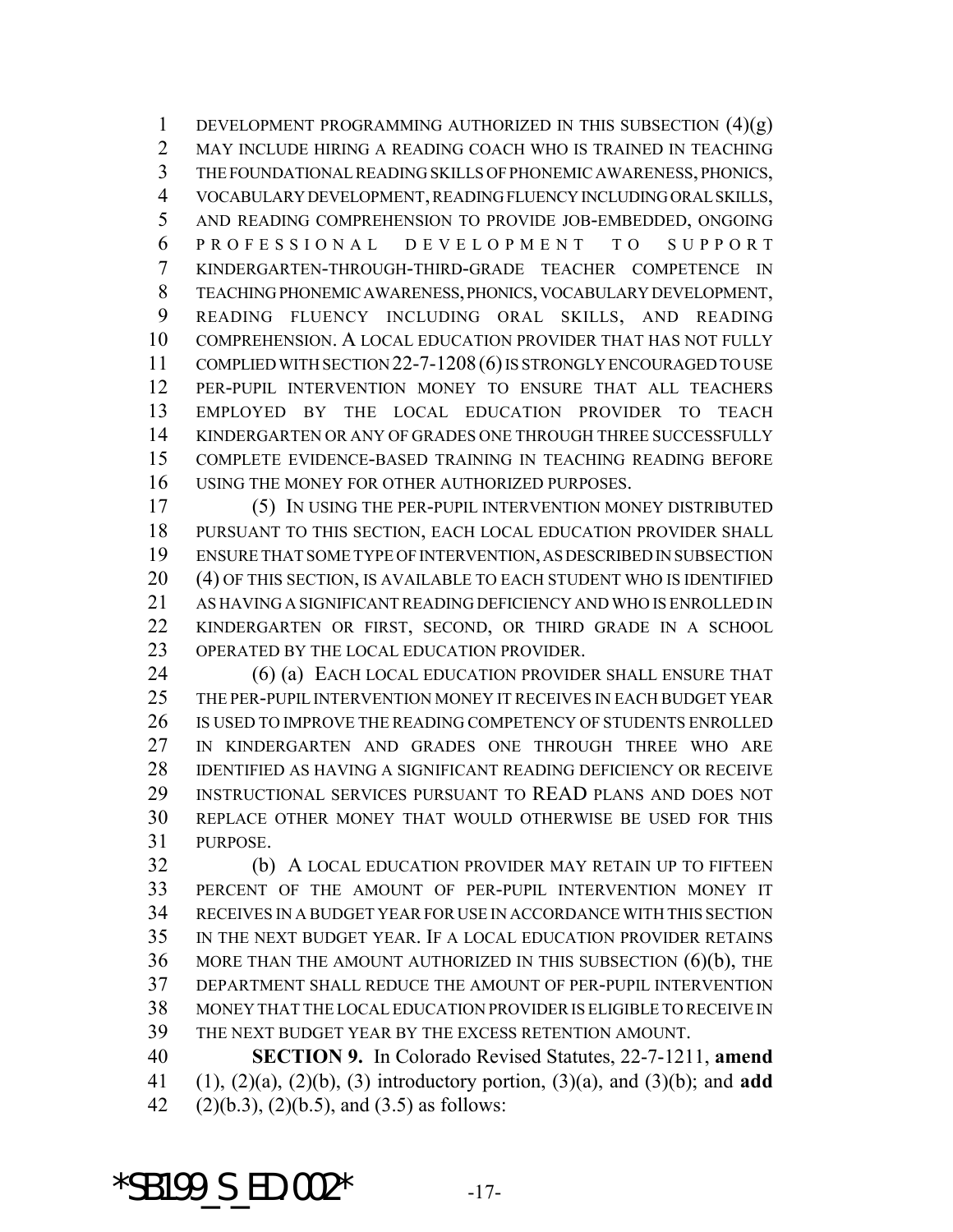**22-7-1211. Early literacy grant program - created - definitions.** (1) (a) There is created in the department the early literacy grant program to provide money to local education providers to implement literacy support and intervention instruction programs, including but not limited to related professional development programs, to assist students in kindergarten and first, second, and third grades to achieve reading competency. THE STATE BOARD MAY AWARD A GRANT TO AN APPLYING LOCAL EDUCATION PROVIDER THAT IS A SCHOOL DISTRICT ON A DISTRICT-WIDE BASIS OR TO INDIVIDUAL SCHOOLS OF THE SCHOOL DISTRICT. A LOCAL EDUCATION PROVIDER MAY APPLY INDIVIDUALLY OR AS PART OF A GROUP OF LOCAL EDUCATION PROVIDERS. The state board by rule shall establish the application timelines and the information to be included in each grant application. THE STATE BOARD SHALL NOT, AS A CONDITION OF APPLYING FOR OR RECEIVING A GRANT, RESTRICT AN APPLICANT'S ABILITY TO USE ANY OF THE ASSESSMENTS INCLUDED ON THE APPROVED LIST OF ASSESSMENTS ADOPTED PURSUANT TO SECTION  $17 \quad 22 - 7 - 1209 \quad (1)(b).$ 

 (b) In adopting rules, the state board shall ensure that a local education provider that is a rural school district or a small rural school district, or a district charter school or an institute charter school that is located within the boundaries of a rural school district or small rural 22 school district, may submit a simplified grant application. A local 23 education provider may apply individually or as part of a group of local 24 education providers. A rural school district that is a member of a board of cooperative services may seek assistance in writing the grant application from the board of cooperative services. A board of cooperative services may apply for a grant to provide instructional support in literacy for small rural school districts that are members of the board of cooperative services.

 (2) The department shall review each grant application received and recommend to the state board whether to award the grant and the duration and amount of each grant. In making recommendations, the department shall consider the following factors:

 (a) The percentage of kindergarten and first-, second-, and third-grade students enrolled by the applying local education provider or group of local education providers who have significant reading deficiencies AND THE PERCENTAGE OF KINDERGARTEN AND FIRST-, SECOND-, AND THIRD-GRADE STUDENTS WHO DO NOT HAVE SIGNIFICANT READING DEFICIENCIES BUT WHO ARE NOT MEETING THE GRADE-LEVEL EXPECTATIONS IN READING ADOPTED BY THE STATE BOARD;

 (b) The instructional program that the applying local education provider or group of local education providers plans to implement using

\*SB199 S ED.002\*  $-18$ -18-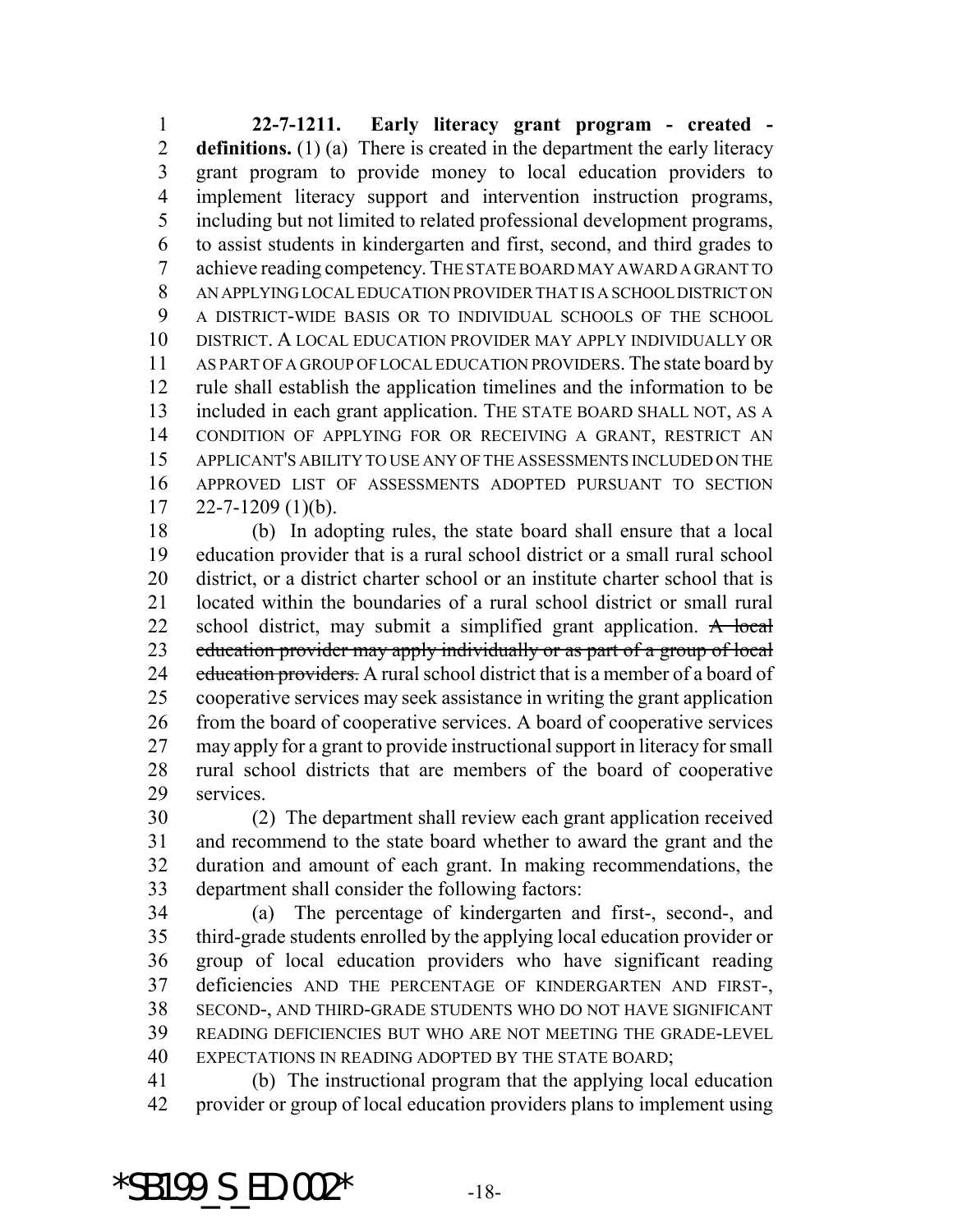1 the grant moneys MONEY and whether it is an evidence-based program 2 that is proven to be successful in other public schools in the country COLORADO OR IN OTHER STATES;

 (b.3) WHETHER THE LOCAL EDUCATION PROVIDER OR GROUP OF LOCAL EDUCATION PROVIDERS EMPLOYS READING COACHES OR PLANS TO USE ALL OR A PORTION OF THE GRANT MONEY TO EMPLOY READING COACHES;

 (b.5) THE DEGREE TO WHICH THE INSTRUCTIONAL PROGRAM INCORPORATES THE EFFECTIVE USE OF TECHNOLOGY, INCLUDING SOFTWARE, TO ASSIST IN ASSESSING AND MONITORING STUDENT PROGRESS TOWARD READING COMPETENCY;

 (3) Based on the recommendations of the department, the state board shall award grants to applying local education providers or groups of local education providers, which grants are paid from money in the early literacy fund created in section 22-7-1210. Of the money allocated 16 for the early literacy grant program pursuant to section 22-7-1210  $(4)(b)(H)$  SECTION 22-7-1210 (4), the state board shall annually:

 (a) Award up to ten percent to applicants that have previously received a grant to fund school-wide literacy initiatives THAT HAVE RESULTED IN SIGNIFICANT STUDENT ACADEMIC GROWTH TOWARD READING COMPETENCY, AS DETERMINED BY AN INDEPENDENT EVALUATOR AS PROVIDED IN SECTION 22-7-1209(8), and that are requesting an additional year of funding to assist the local education provider in sustainability planning for the initiatives, including the continuing use of literacy coaches;

 (b) Award up to fifteen percent to fund professional development initiatives for local education providers that are already implementing evidence-based or scientifically based universal instruction and interventions THAT ARE RESULTING IN SIGNIFICANT STUDENT ACADEMIC GROWTH TOWARD READING COMPETENCY, AS DETERMINED BY AN INDEPENDENT EVALUATOR AS PROVIDED IN SECTION 22-7-1209 (8); and

 (3.5) (a) UPON COMPLETION OF THE TERM OF A GRANT, IF AN INDEPENDENT EVALUATOR, AS PROVIDED IN SECTION 22-7-1209 (8), DETERMINES THAT THE INSTRUCTIONAL PROGRAM FUNDED BY THE GRANT MONEY HAS RESULTED IN SIGNIFICANT STUDENT ACADEMIC GROWTH TOWARD READING COMPETENCY, AND IF THE LOCAL EDUCATION PROVIDER REQUESTS AN EXTENSION OF THE GRANT, THE STATE BOARD SHALL EXTEND THE GRANT FOR A PERIOD RECOMMENDED BY THE DEPARTMENT. THE STATE BOARD SHALL INCREASE THE AMOUNT OF THE GRANT IF NECESSARY TO ENABLE THE LOCAL EDUCATION PROVIDER TO EXPAND OR ENHANCE IMPLEMENTATION OF THE INSTRUCTIONAL PROGRAM.

(b) UPON COMPLETION OF THE TERM OF A GRANT, IF AN

\*SB199  $S$  ED.002\*  $-19$ -